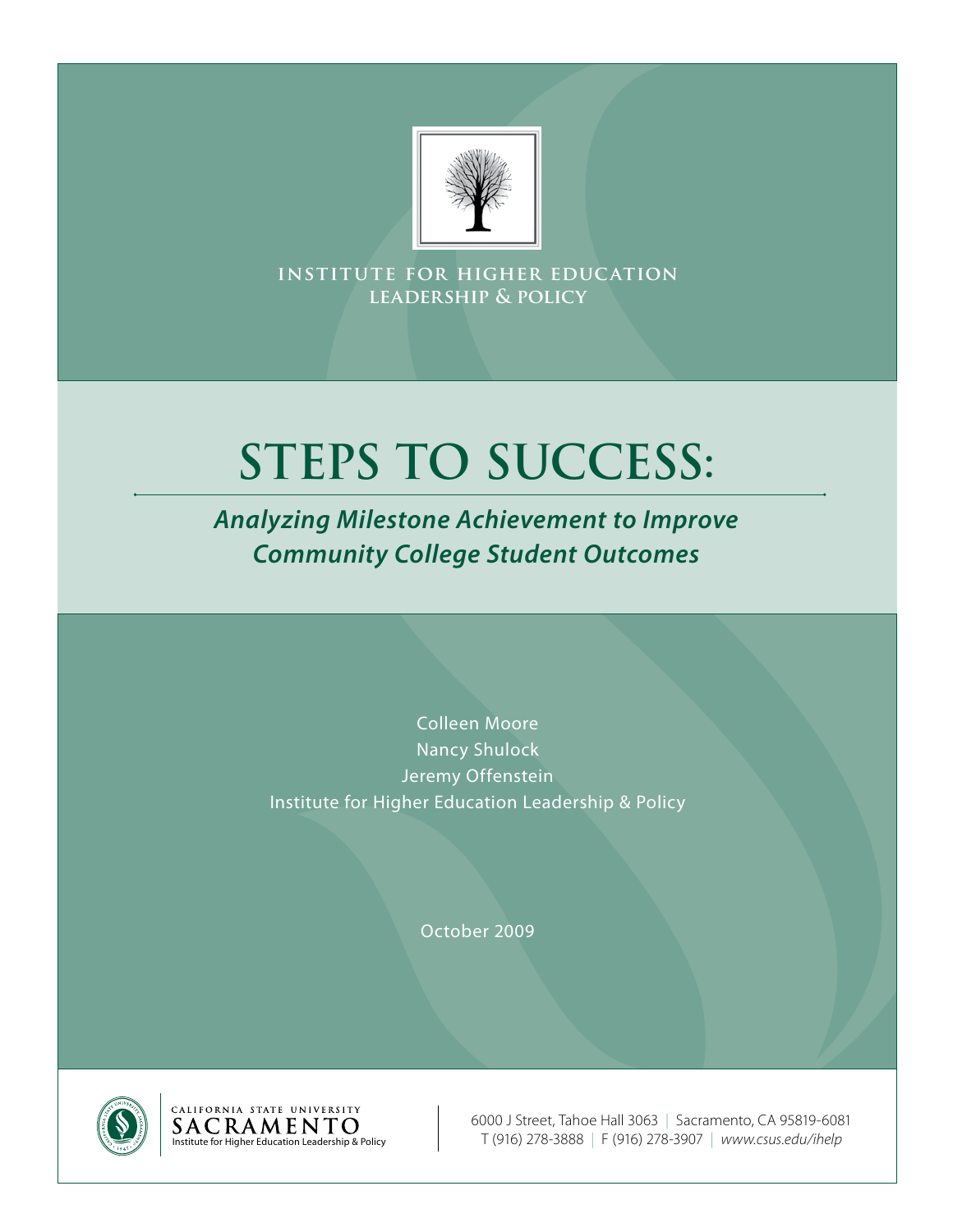## **Executive Summary**

The Obama Administration has brought increased attention to community colleges as institutions that will help the nation once again become a world leader in postsecondary degree attainment. Billions of dollars in new funding are being proposed as a means to improve graduation rates and other student outcomes across the nation's community colleges.

But there is widespread recognition that the current means of measuring and accounting for outcomes in community colleges is deficient. Among the weaknesses of current systems is an under-emphasis on the reporting of intermediate outcomes that students achieve along the way to completion. Understanding the patterns by which students make, or fail to make, progress toward completion is vital to the national mobilization to improve student outcomes. The more that is understood about what helps students make forward progress and where that progress typically stalls, the greater the chances of reaching these lofty but essential national goals.

This report offers a framework for guiding educators in using available knowledge and tools to improve student outcomes. It shows how better use of available data can help diagnose why students fail to make progress toward a degree and can better demonstrate the progress students make along the pathway to a degree. The framework consists of two factors: *milestones*, or intermediate educational achievements that students reach along the path to degree completion, and *indicators of success*, or academic patterns students follow including remediation, gateway courses, and credit accumulation, that have been demonstrated in research studies to correlate with forward progress and completion.

Data to demonstrate the value of the framework are from the California Community Colleges (CCC). These 110 colleges are key to the future social and economic health of California as well as to the success of national efforts to restore America's position among nations. The demand for college-educated workers in California is projected to greatly exceed the supply. The state's community colleges play a vital role in meeting the demand for workers as they are the primary producers of postsecondary certificates and associate degrees and help produce bachelor's degrees through the transfer process.

We show how the framework can be applied to:

- analyze student achievement of various milestones, by subgroup
- identify where student progress gets stalled on the path toward a degree
- • analyze enrollment patterns to diagnose why students fail to make progress
- draw connections between campus or system policies and the patterns revealed by the analyses, in order to suggest changes that would foster better student outcomes.

The framework also provides a means of improving accountability by including measures that demonstrate the progress students are making along the pathway to college completion. This is important given the challenges of identifying students' goals and the many obstacles that community college students face on the road to completion of an academic program.

Our analysis shows that too few students reach each of the milestones along the path to degree completion, especially older students, part-time students, and black and Latino students. Data also show that students who complete college-level math and English within the first two years of enrollment, complete at least 20 credits in the first year of enrollment, take summer courses, complete at least 80% of the courses in which they enroll, register for courses on time, and/or attend full time are more likely to complete than students who do not follow these patterns.

See Table A-1 in the appendix for a complete listing of how following each "success indicator" pattern affects the achievement of each milestone. For example, 83% of students passing college-level math within two years of initial enrollment complete 30 or more college credits within seven years, compared to just 33% of students not passing college-level math within two years. As another example, 27% of students who attend full time in their first term complete a transfer curriculum compared to just 9% of students who do not attend full time in their first term.

The analyses in the report point to several broad findings about the utility of the proposed framework and the two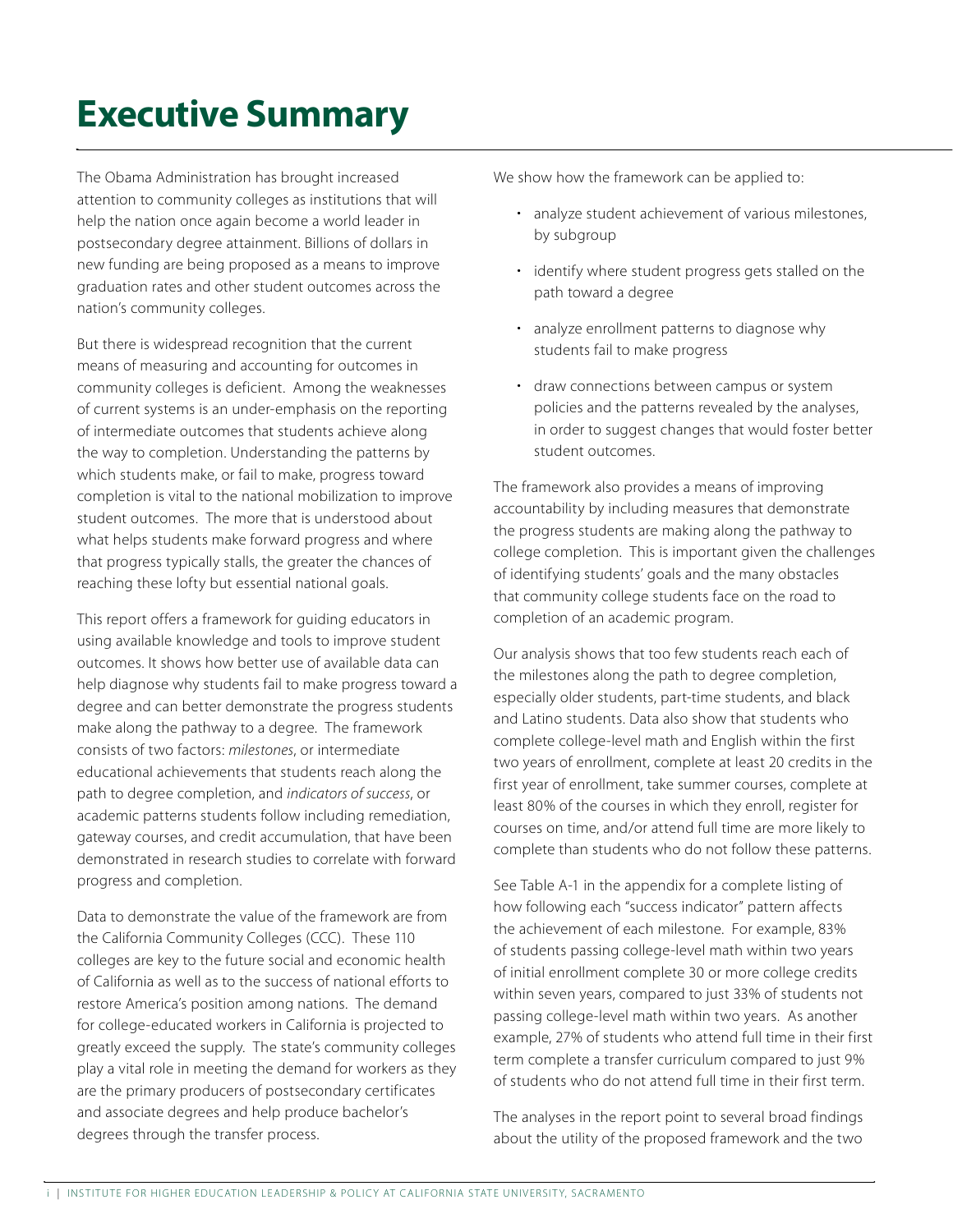key components of milestones and indicators of success.

The framework is a useful addition to existing analytic approaches:

- It provides policy makers and college leaders a means for diagnosing where and why students fall off the path to success, allowing changes to be targeted to improve student outcomes.
- It provides a means of improving accountability by including measures that demonstrate progress students make on the way to earning a degree.

Data systems should be improved to make best use of the framework:

- Information on which students need remediation would allow for monitoring the progress of this important segment of community college students.
- Data that identify the specific programs students intend to complete or the support services they receive would aid colleges in monitoring the effectiveness of these programs and services.
- Data on student academic preparation upon enrollment would allow for better understanding of the relative impact of preparation and enrollment patterns on college success.

Results can guide policy changes:

• We show in Table 5 examples of specific actions that could be taken in response to identified problems in student progress using the milestone and success indicator framework.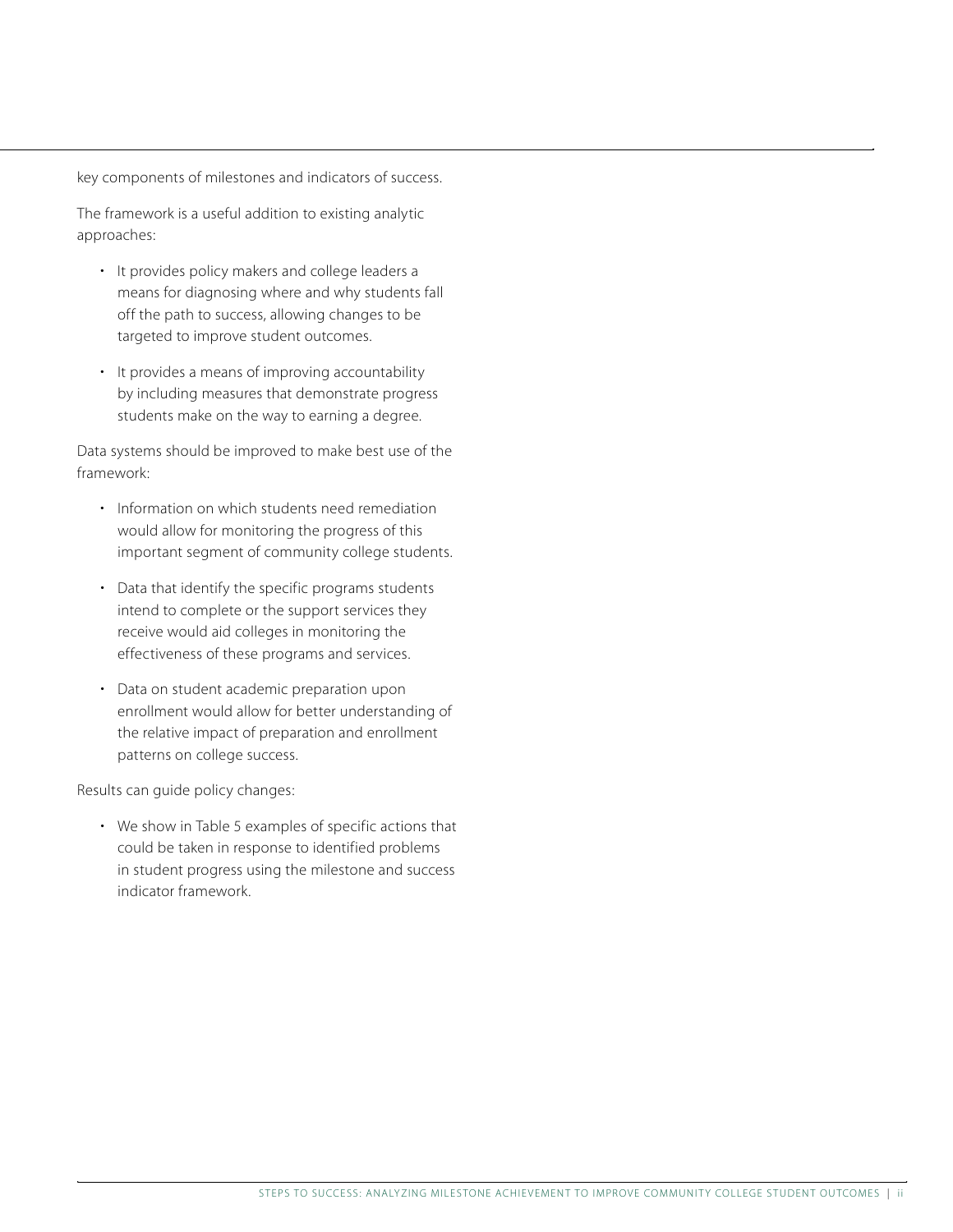### **Increasing Educational Attainment: A Framework for Success**

The Obama Administration has made it a national priority to increase educational attainment and to recognize and bolster the role that the nation's community colleges play in achieving that goal. Billions of dollars in new funding are being proposed as a means to improve graduation rates and other student outcomes across the nation's community colleges.

As educators, government officials, and foundations have begun to address this national priority, they have recognized a major deficiency in the way that student outcomes are tracked in community colleges. With students enrolling for many different reasons and facing myriad obstacles to completion, the traditional measure of graduation rates does not tell the full story or provide guidance about how to increase student success. Much more information is needed about the intermediate outcomes that students reach along the way to completion. Understanding the patterns by which students make, or fail to make, progress toward completion is vital to the national mobilization to improve student outcomes. The more that is understood about what helps students make forward progress and where that progress typically stalls, the greater the chances of reaching these lofty but essential national goals.

Fortunately, the research literature on college success offers extensive information about the factors that lead to student progress and degree completion,<sup>1</sup> providing useful information to policy makers and education leaders for developing policies and practices to increase rates of certificate and degree completion.<sup>2</sup> Some research has begun to address the need for better information than is provided by traditional measures of student outcomes,<sup>3</sup> which:

- $\blacksquare$  are generally limited to retention and graduation rates
- $\blacksquare$  ignore the intermediate outcomes that students must achieve on the path to degree completion
- $\blacksquare$  provide no information on students' patterns of enrollment and success, which can indicate whether or not students are gaining momentum on the path to a college degree

 $\blacksquare$  offer no guidance on diagnosing where and why students fall off the pathway to graduation, or how changes in policy and practice might be used to increase degree completion.

This report extends that literature by proposing a framework for using available knowledge and tools to improve student outcomes. The framework consists of two components:

- **1. Milestones** measurable, intermediate educational achievements that students reach along the path to degree completion
- 2. Indicators of Success measurable academic patterns that students follow (in addition to continued progression along milestones) that predict the likelihood they will reach milestones and ultimately earn a degree.

The framework is intended to help colleges diagnose the reasons students fail to make progress toward a degree and target their responses accordingly. It also addresses the call to provide greater accountability by giving colleges a systematic way to describe the progress students make along the pathway to a degree.

We demonstrate the value of the framework by applying it to the California Community Colleges (CCC). Nowhere is the national priority of improving community college outcomes more important than in California. Nearly one-fourth of the nation's community college students are enrolled in California's community colleges.4 These 110 colleges are key to the future social and economic health of California, as well as to the success of national efforts to restore America's position among nations. The demand for college-educated workers in California is projected to greatly exceed the supply.<sup>5</sup> The economic downturn has hit California particularly hard and threatens to exacerbate the ongoing decline in California's position relative to other states (see Table 1).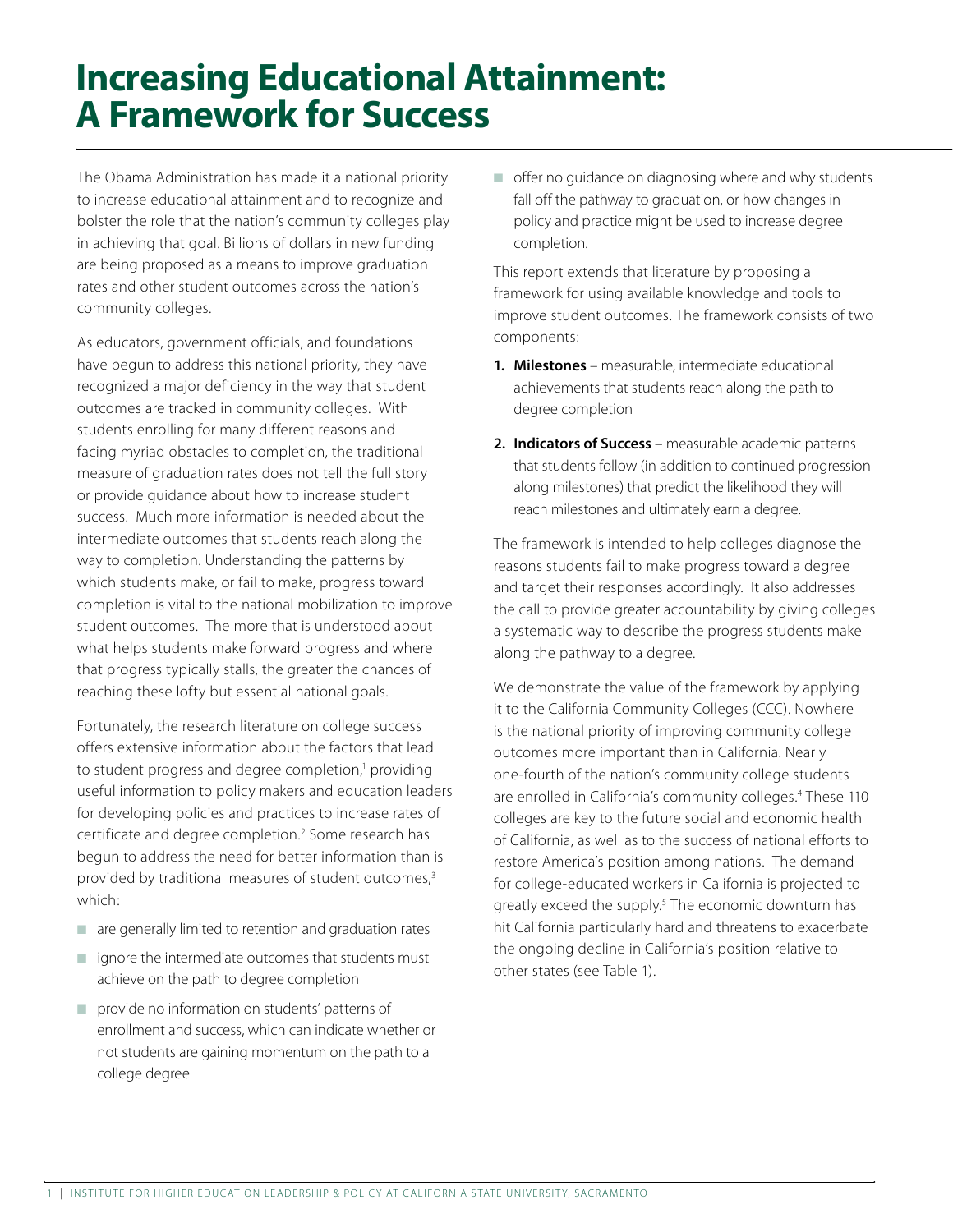| TOUTE T<br>California is Becoming Less Educated than Other States |                                                                             |  |  |  |  |  |  |
|-------------------------------------------------------------------|-----------------------------------------------------------------------------|--|--|--|--|--|--|
| Age Group                                                         | Rank among States in Share of Population<br>with Associate Degree or Higher |  |  |  |  |  |  |
| 65 and older                                                      | 3rd                                                                         |  |  |  |  |  |  |
| 45 to 64                                                          | 14th                                                                        |  |  |  |  |  |  |
| 35 to $44$                                                        | 26th                                                                        |  |  |  |  |  |  |
| 25 to 34                                                          | 31st                                                                        |  |  |  |  |  |  |

Table 1

Source: NCHEMS Information Center for Higher Education Policymaking and Analysis (www.higheredinfo.org) based on data from the US Census Bureau, 2007 American Community Survey

As we show in the subsequent analyses of data from the CCC system, the framework can be applied to:

- $\blacksquare$  analyze student achievement of various milestones to identify places where forward progress gets stalled and how that may vary by subgroup
- $\blacksquare$  analyze indicators of success to see where students, and which students, are not following successful enrollment patterns
- $\blacksquare$  draw connections between current policies and practices and the patterns that have been revealed in the analyses

 $\blacksquare$  change current policies and practices to foster better student outcomes.

Table 2 displays the two key components of the framework, based on the research literature on student success. The success indicators are grouped into three categories of student enrollment patterns:

- 1. **Remediation** the importance of addressing any remedial needs immediately on enrollment
- 2. Gateway courses the benefit of early enrollment in and completion of certain gateway courses
- 3. Credit accumulation and related academic **behaviors** – the importance of building academic momentum through behaviors that lead to the timely earning of college credits.

The remainder of this report describes our findings that CCC patterns of student progress and success conform to those noted in the research literature and demonstrates the value of the framework for diagnosing problems and working to increase student success. We focus on students identified as enrolling in community college for the purpose of earning a certificate or degree or transferring to a university (see Data and Methods box on page 6).

| Table 2<br>Milestones and Indicators of Success                                                                                                                                                                                                                                                                                                                                                             |                                                                                                                                                                                                                                                                                                                                                                                                                                                                                                                                                                                                                |  |  |  |  |  |  |  |
|-------------------------------------------------------------------------------------------------------------------------------------------------------------------------------------------------------------------------------------------------------------------------------------------------------------------------------------------------------------------------------------------------------------|----------------------------------------------------------------------------------------------------------------------------------------------------------------------------------------------------------------------------------------------------------------------------------------------------------------------------------------------------------------------------------------------------------------------------------------------------------------------------------------------------------------------------------------------------------------------------------------------------------------|--|--|--|--|--|--|--|
| <b>Milestones</b>                                                                                                                                                                                                                                                                                                                                                                                           | <b>Success Indicators</b>                                                                                                                                                                                                                                                                                                                                                                                                                                                                                                                                                                                      |  |  |  |  |  |  |  |
| Retention<br>Complete needed remediation<br>Transition to college-level coursework<br>Earn one year of college-level credits<br>Complete general education (GE) coursework<br>Complete a community college transfer curriculum<br>Transfer from community college to a university<br>• After completing transfer curriculum<br>• Without completing transfer curriculum<br>Complete a certificate or degree | <b>Remediation:</b><br>Begin remedial coursework in first term, if needed<br><b>Gateway Courses:</b><br>Complete college-level math / English within the first two years<br>Complete a college success course or other first year experience program<br><b>Credit Accumulation and Related Academic Behaviors:</b><br>High ratio of course completion (low rate of course dropping and failure)<br>Complete 20-30 credits in the first year<br>Farn summer credits<br>Fnroll full time<br>Enroll continuously, without stop-outs<br>On-time registration for courses<br>Maintain adequate academic performance |  |  |  |  |  |  |  |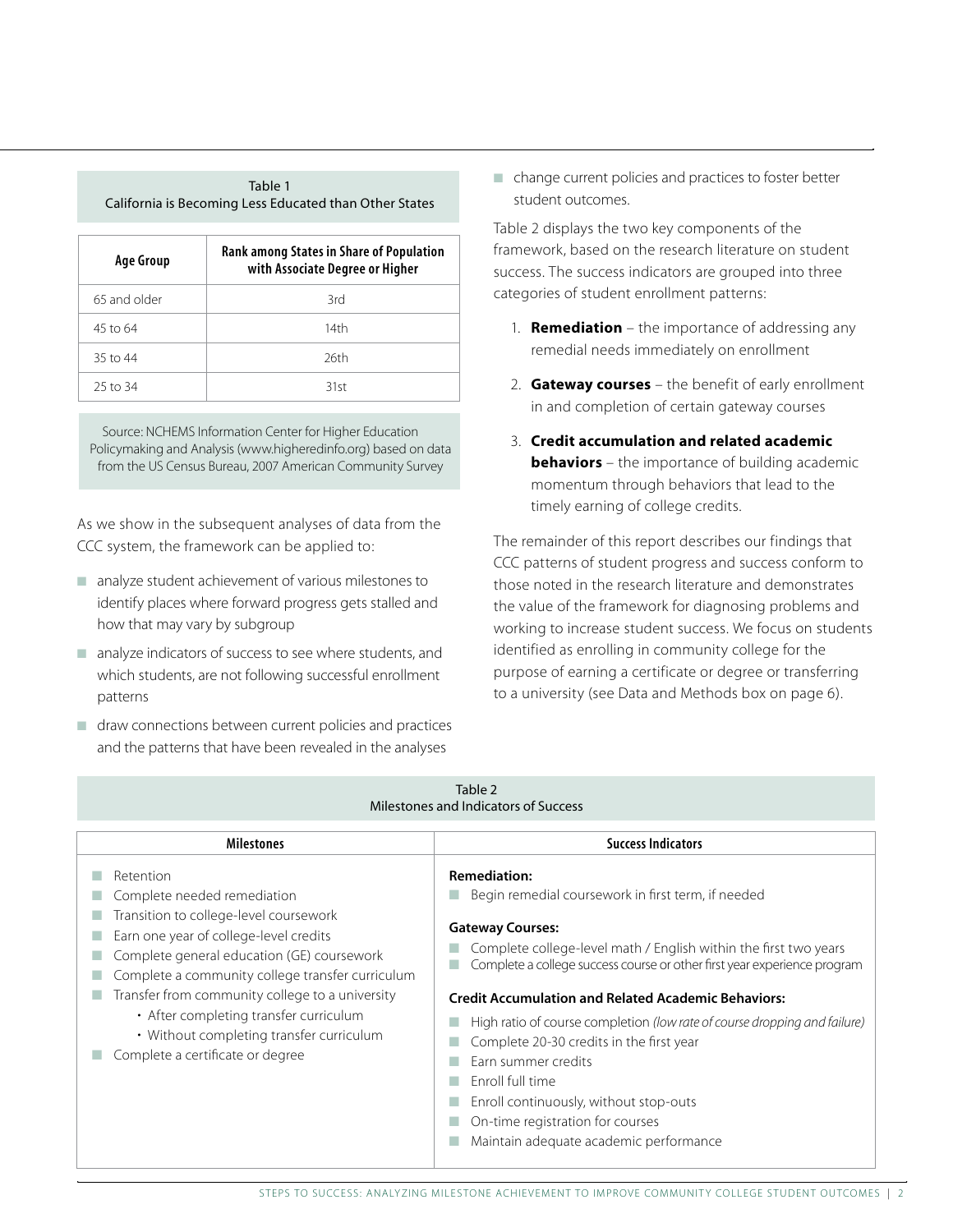### **Too Few Students Reach Milestones on the Road to Degree Completion**

Figure 1 shows the percent of degree seekers in a cohort of students in the CCC that achieved different milestones within seven years. While many students enter the CCC needing remediation, the Chancellor's Office does not collect data on assessment test results or placement recommendations. These data would be necessary to measure the share of students who complete remediation and transition to college-level coursework, which are important milestones included in Table 2. As an alternative, Figure 1 shows the percent of degree seekers who completed 12 college-level (CL) units, a measure that has been used in other research to indicate achievement of "college pathway status."6 As shown in the figure, 62% of degree seekers reach this milestone. The milestone marked "any completion" refers to completing a certificate or degree or transferring to a university.<sup>7</sup>

Among degree seekers in the CCC:

- $\blacksquare$  almost 42% earned one year of college-level credits (30 semester credits), the level often cited as the point associated with increased earnings<sup>8</sup>
- $\Box$  about one in six completed a transfer curriculum, defined as 60 transferable units, including at least one course in both English and math
- $\blacksquare$  just over 3% completed a certificate and about 8% completed an associate degree
- $\Box$  about half (54%) of those who transferred to a university completed a transfer curriculum prior to transfer (not shown), indicating that large numbers of community college transfers in California are not entering universities as upper-division students
- about 29% completed a certificate or degree or transferred to a university within seven years of enrolling in the CCC.

Given the large number of non-traditional students in community colleges, it is important to examine outcomes by age and attendance status. Full-time students and those of traditional college age (17-24) are more likely to reach each of the milestones (Figure 2).

Racial/ethnic disparities in outcomes are important to consider given the growing populations of underrepresented minority students in the CCC. White and Asian<sup>9</sup> students were more likely to reach each of the milestones than black and Latino students (Figure 3). Latino students were about as likely as white students to persist to the second term and the second year (not shown), but they were less likely to reach the other milestones.

Figure 4 shows the percent of degree seekers completing a certificate or degree or transferring to a university by year. The largest numbers of completions occurred in the third and fourth years after initial enrollment.



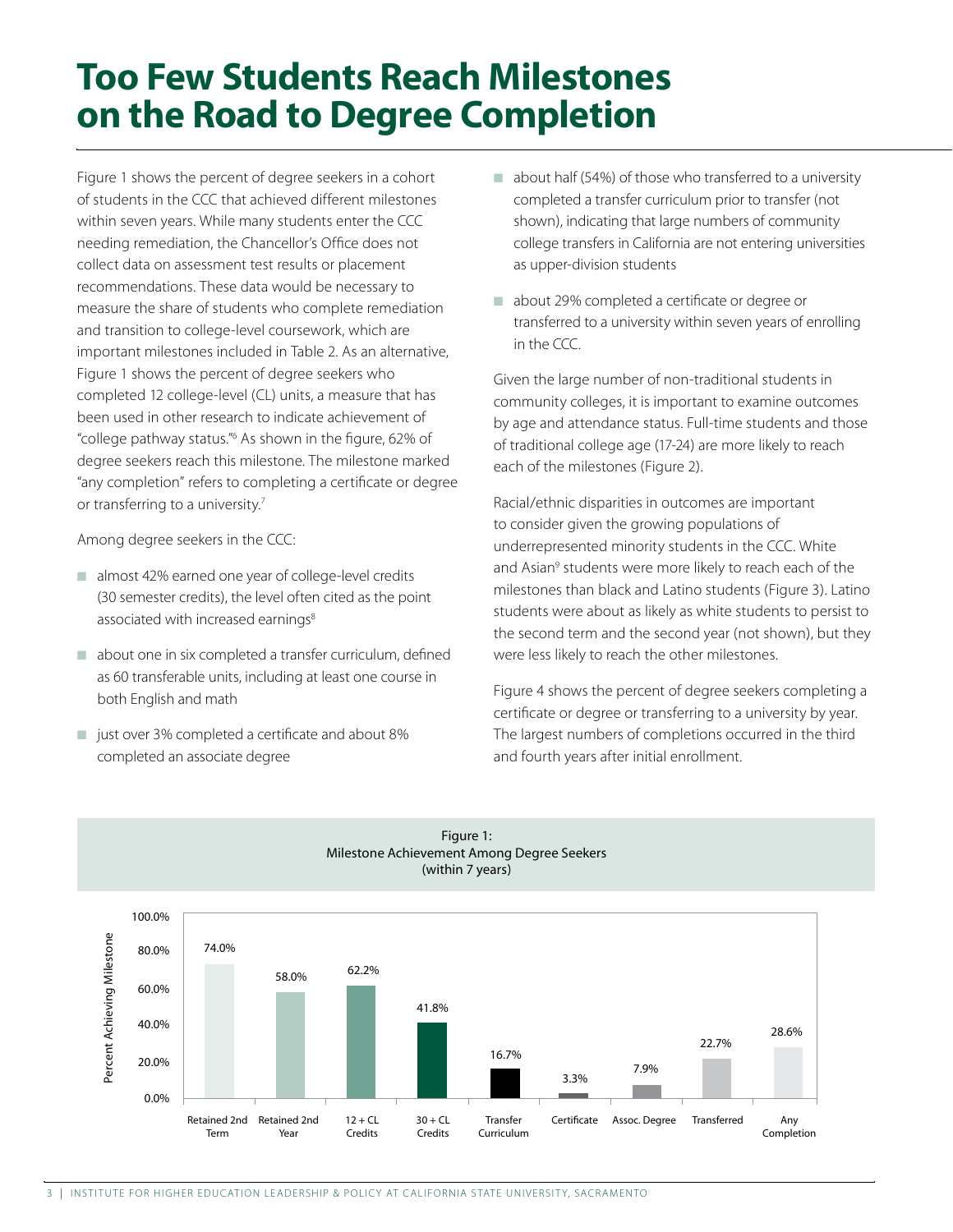

Figure 2: Milestone Achievement Among Degree Seekers by Age and Enrollment Status (within 7 years)

Figure 3: Milestone Achievement Among Degree Seekers by Race/Ethnicity (within 7 years)

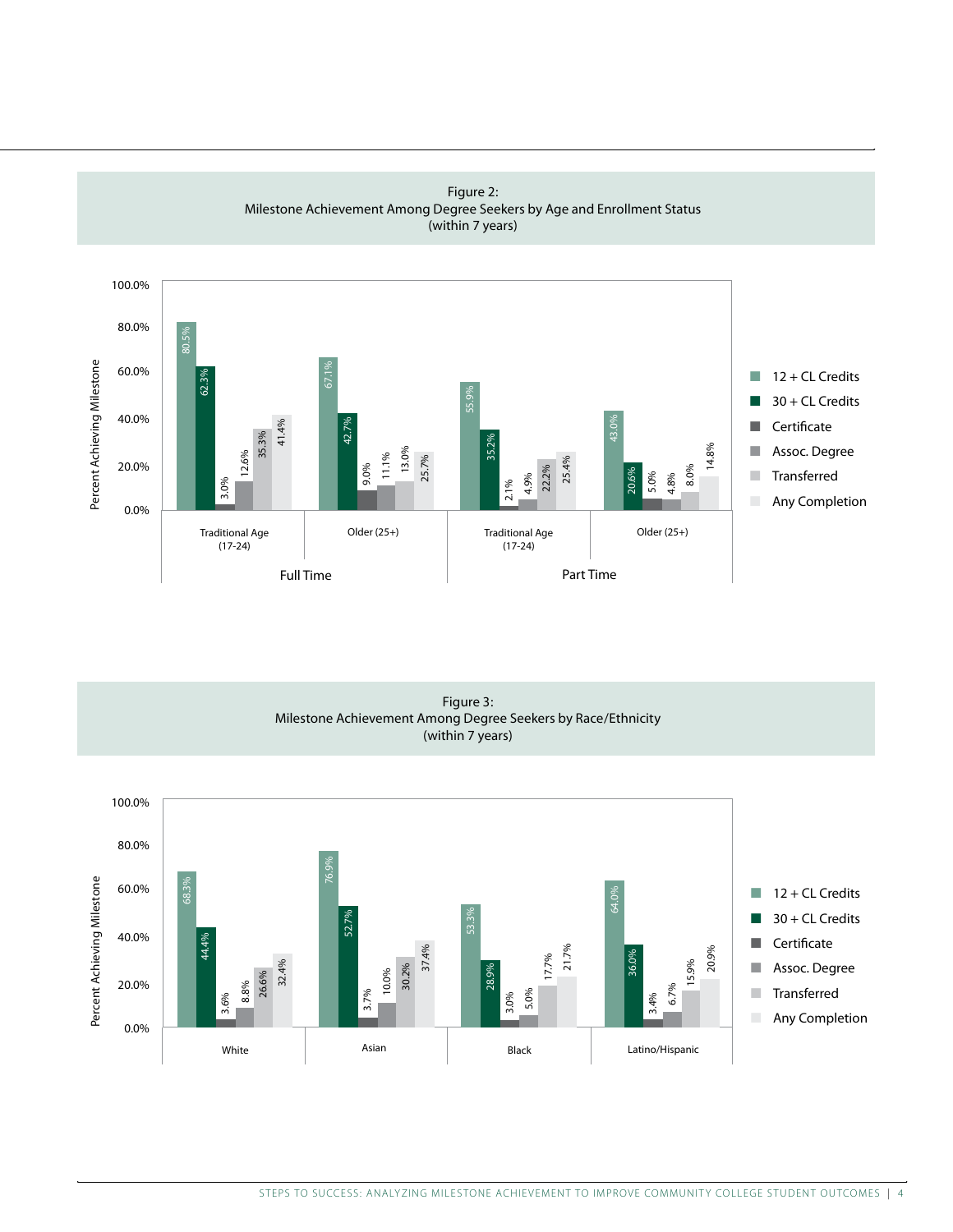### **Too Few Students Reach Milestones on the Road to Degree Completion**



Figure 4:

The next section of the report shows the relationship between the likelihood of reaching the ultimate milestone of "completion" and the success indicators shown earlier in Table 2 (or at least those indicators we were able to measure given data limitations). While the discussion will focus on

completion, the data suggest similar relationships between the success indicators and the other milestones. Table A-1 in the appendix shows the complete set of relationships between success indicators and milestone achievement.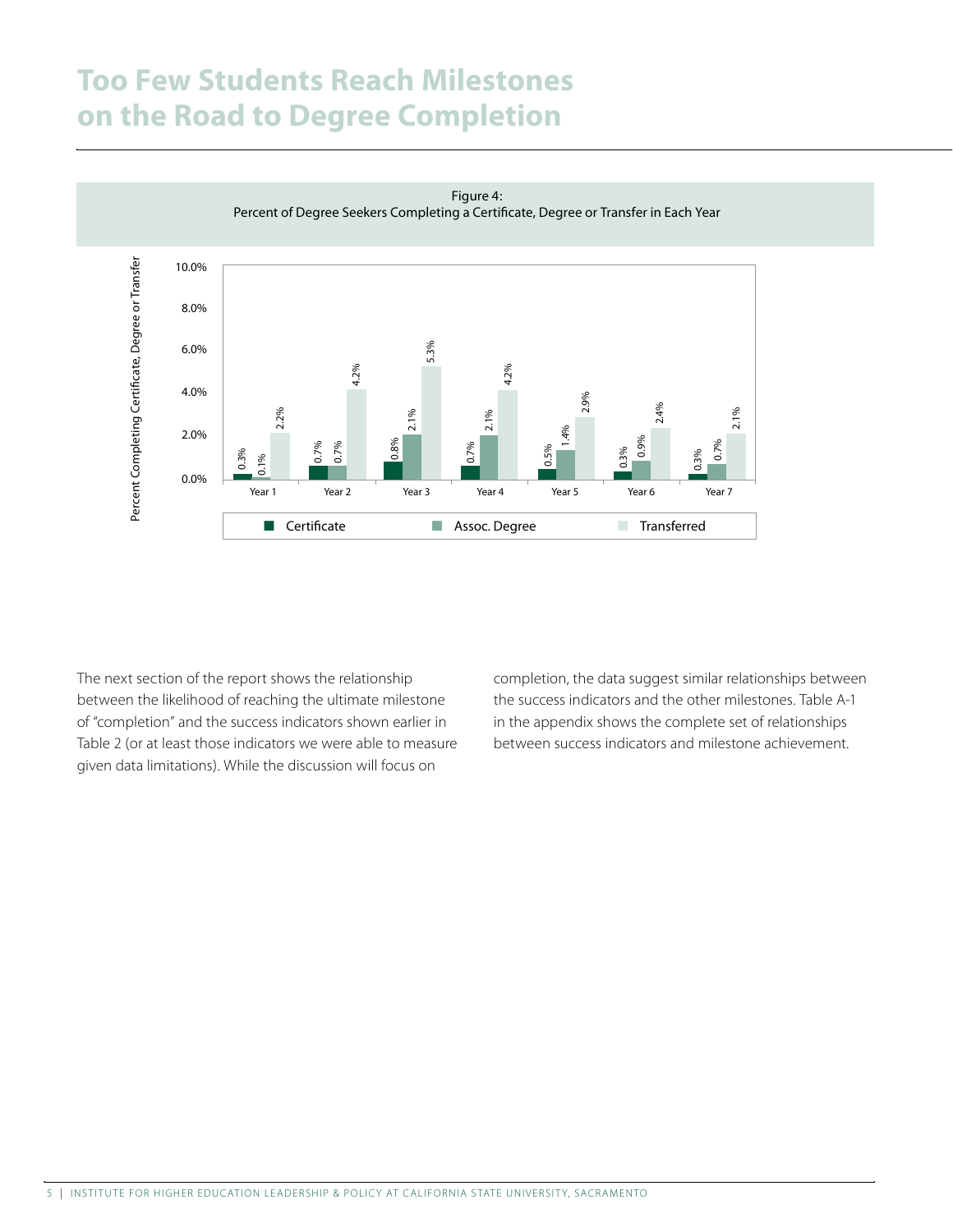#### **Data and Methods**

#### Data Source: California Community Colleges Chancellor's Office

The student unit record (SUR) data from the Chancellor's Office Management Information System (COMIS) include demographic information, course-taking records, and records of degrees/certificates earned and transfers to 4-year universities (based on matches to the California State University, the University of California, and the National Student Clearinghouse). We analyzed data for the entering cohort of first-time CCC students who enrolled in one or more credit courses during the 2000-01 academic year. Non-credit students and high school students concurrently enrolled in community college were excluded. We tracked the students over a 7-year period, through 2006-07. The primary limitations of the data include a lack of information about students' income or other indicators of socioeconomic status and about assessment test scores, placement recommendations, or other indicators of academic preparation for college-level study.

#### **Methods**

The analyses focus on a subset of students identified as "degree seekers" (a term we use to include both degrees and certificates) based on having enrolled in more than six units during the first year. This definition is based on a recent suggestion by Dr. Clifford Adelman as part of national discussions about revising the federal methodology for calculating graduation rates.10 Using Adelman's suggested criterion, 63% of students in the cohort were identified as degree seekers (N= 247,493). Degree seekers were somewhat younger, with an average age of 24 compared to 26 for the entire cohort of students. Fifty-three percent of degree seekers were under age 20 and 10% were age 40 or older, compared to 45% and 17%, respectively, for the entire cohort. The gender and racial/ethnic distributions were about the same.

We calculated the percent of students who reached milestones, and the rates of milestone achievement for different groups of students. We examined the probability of degree completion by whether or not students met the success indicators. We used regression analysis to test whether the success indicators predicted completion after controlling for other factors, and whether the relationships held across all groups of students (e.g., racial/ethnic groups, age groups). More details about the statistical analyses are described in the appendix, along with a complete listing of the relationships between success indicators and milestone achievement.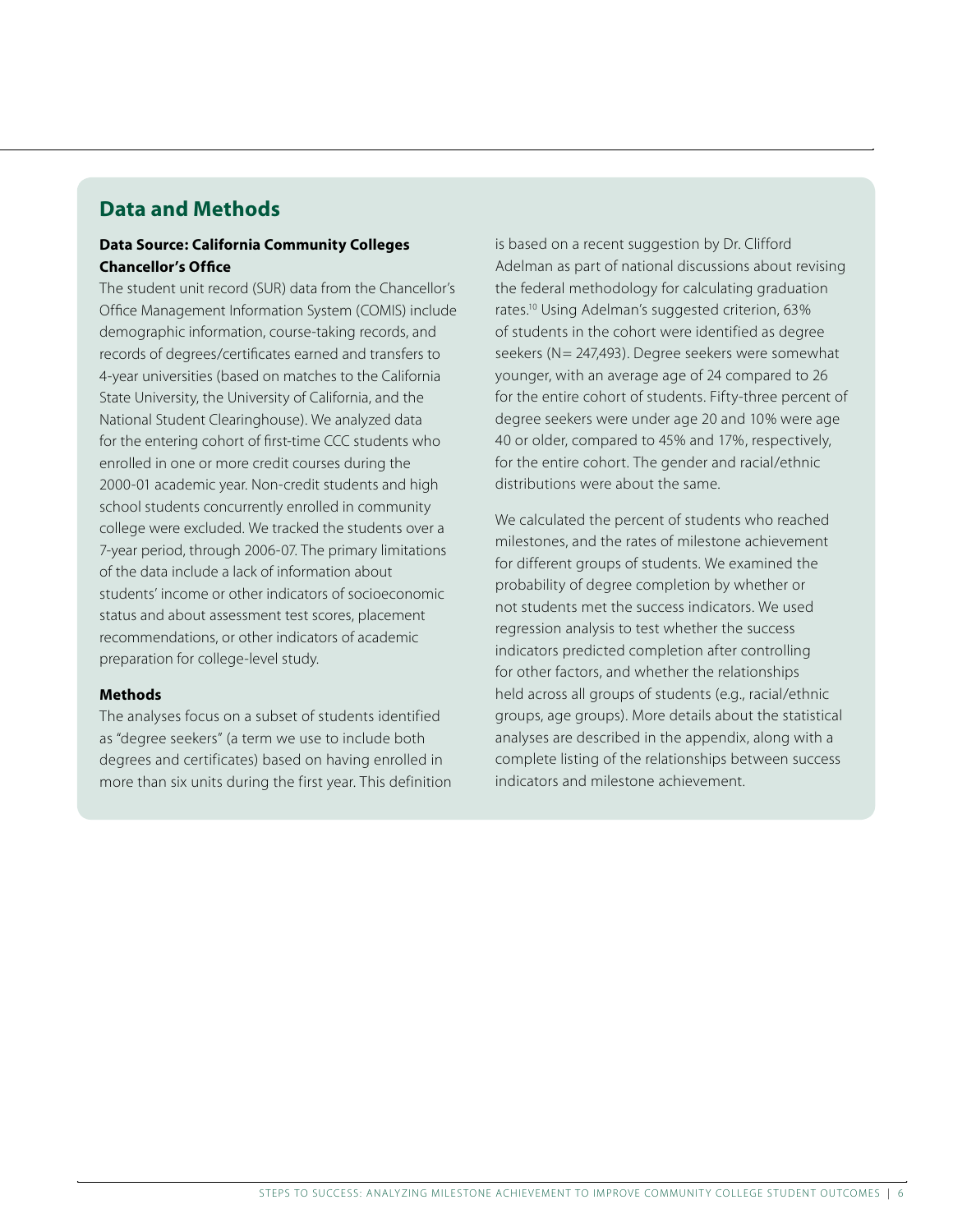### **Indicators of Success: Students Should Take Gateway Courses Early**

### **College-Level Math and English**

Degree-seeking students were more likely to complete (i.e., earn a certificate, degree, or transfer) if they completed college-level math and English, with a grade of C or better, early in their enrollment (Figure 5). Students who completed a college-level math course within two years of initial enrollment were nearly three times as likely to complete as students who did not finish college-level math in that time





period. Students who completed a college-level English course within the first two years were more than twice as likely to complete as those who did not.

#### **Success Courses**

Many colleges offer courses designed to help students succeed in college and in their careers. These courses are often called college orientation or college success courses. Completing such a course appears to help some students earn a degree or certificate or to transfer. Older students and traditional-age, part-time students who completed a success course had higher completion rates (Figure 6). Completing a success course did not appear to make a difference for full-time, traditional-age students. Interestingly, we found that black students in the CCC who finished a success course were less likely to complete than black students who did not take such a course, and that taking a success course was unrelated to completion for Asian students (not shown). It may be the case that success courses in the CCC are aimed at students with more risk factors rather than being more widely available to all students, complicating the relationship of taking a success course and completion.<sup>11</sup>





7 | INSTITUTE FOR HIGHER EDUCATION I FADERSHIP & POLICY AT CALIFORNIA STATE UNIVERSITY, SACRAMENTO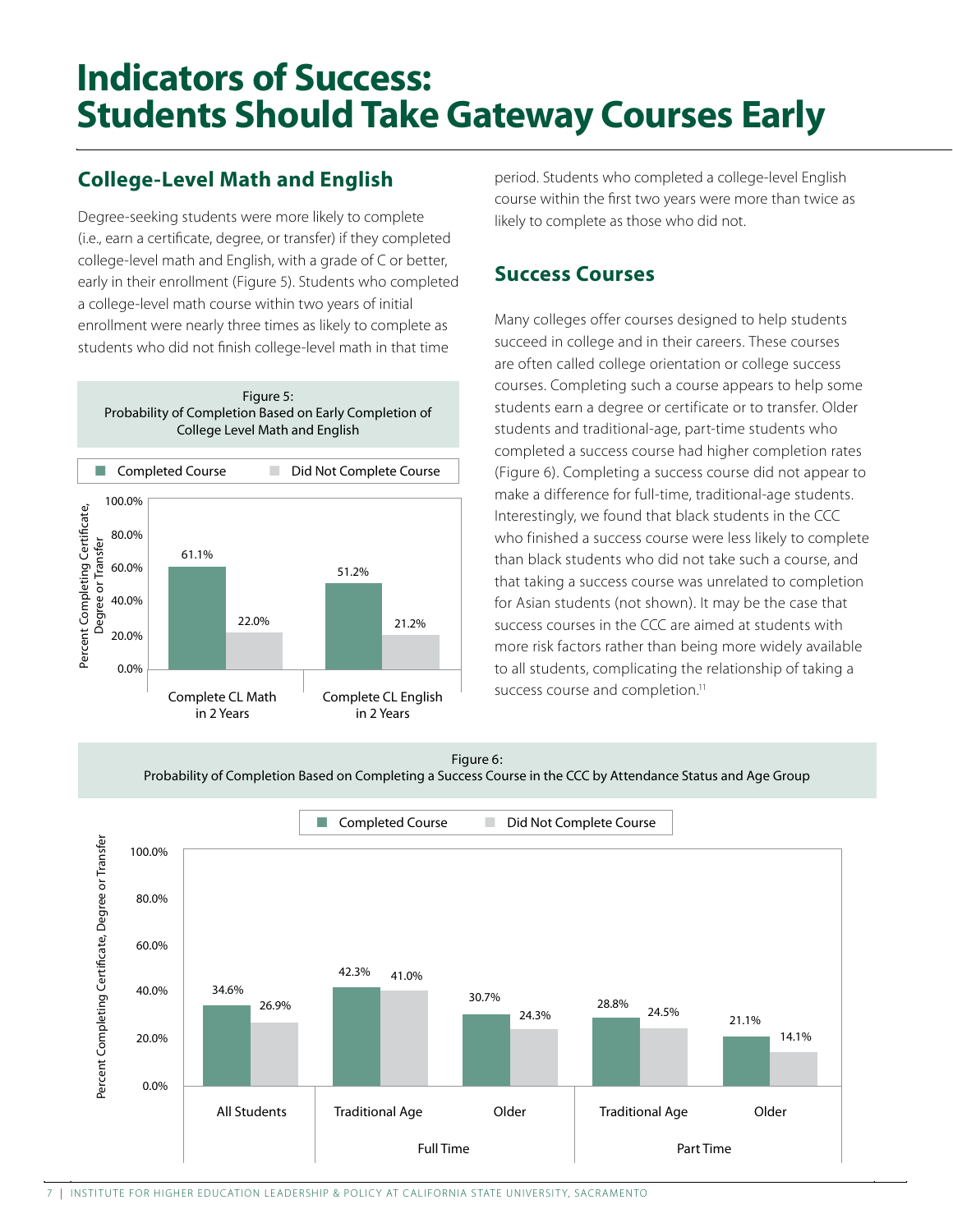### **Indicators of Success: Credit Accumulation Provides Momentum**

### **First-Year Credits Earned**

The probability of completion rises with the number of credits earned in the first year, with a fairly linear relationship between the two measures (Figure 7). We found a similar relationship with the probability of completion if we limited the credits earned to only college-level (non-remedial) credits rather than all credits, although the percentage of degree seekers who completed was somewhat higher at each level of college-level credits earned in the first year. Given the large number of CCC

students who enroll in college with remedial needs, we chose to include all credits, and selected 20 credits in the first year as a reasonable threshold indicator of success (other research has used a range of first-year credits, generally from 20 to 30). Fiftyeight percent of degree seekers who earned at least 20 credits in the first year completed – three times as many as those who did not earn that threshold level of credits (Figure 8).





#### **Summer Credits**

Students who earned summer credits<sup>12</sup> were three times as likely to complete (Figure 9). The strong relationship between earning summer credits and completion may not mean that it is summer attendance per se that helps students complete a certificate, degree or transfer. Students who attend regularly and persist over a number of years are likely as well to take summer classes. Therefore, summer attendance is in part an indicator that students are being retained and taking a continuous progression of coursework. However, summer terms also afford students an opportunity to build momentum and sustain progress by earning additional credits or re-taking courses not completed during other terms.13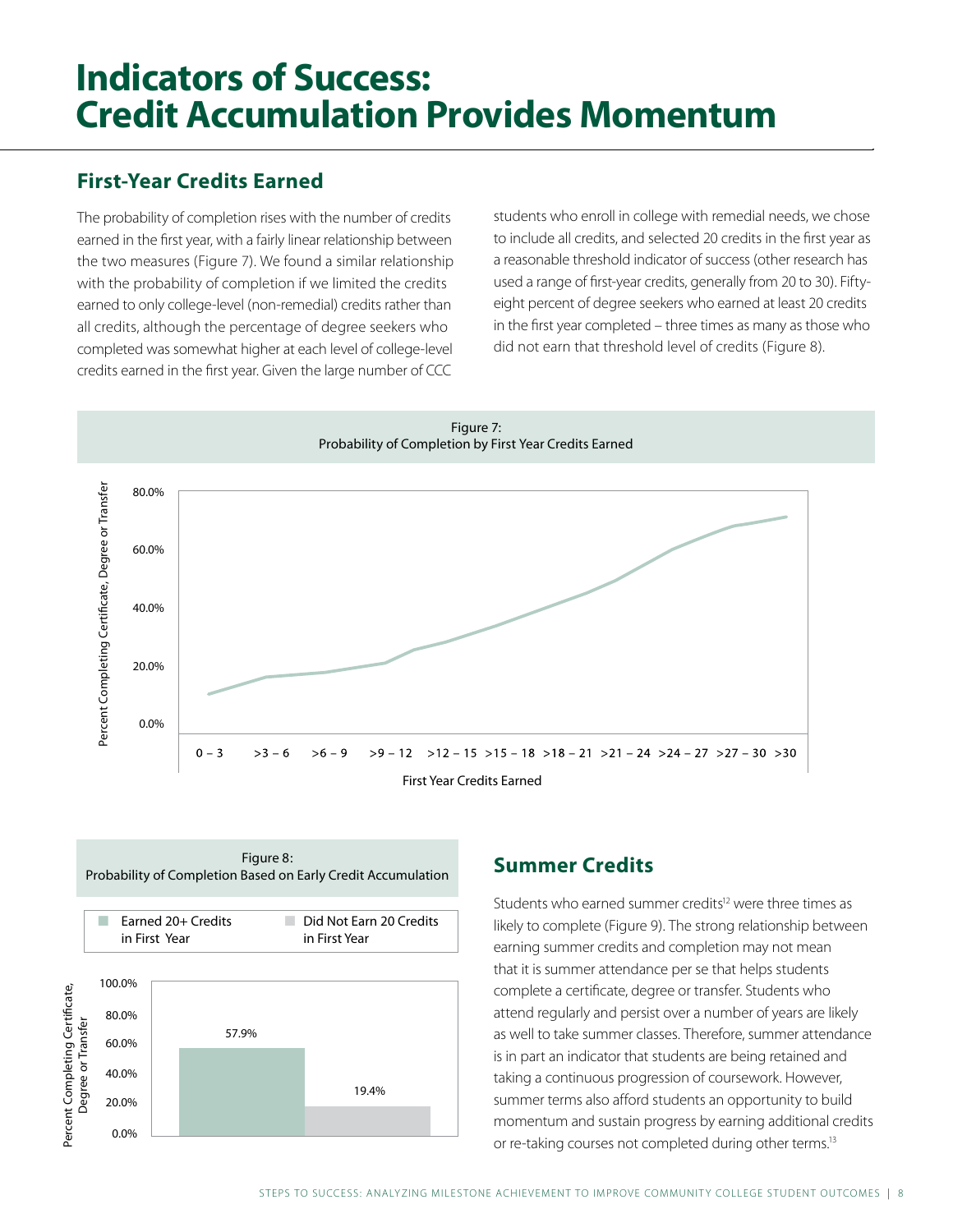### **Indicators of Success: Credit Accumulation Provides Momentum**

#### **Credit Completion Ratio**

To accumulate credits and build momentum toward completion, students need to complete the courses in which they enroll. We calculated the first-year credit completion ratio as the number of credits earned divided by the number of credits attempted, so that either failing or withdrawing from a course led to non-completion of credits.<sup>14</sup> We found that the rate of earning a certificate or degree or transferring was 24 percentage points higher among students who completed at least 80% of the credits they enrolled in during the first year compared to those who completed a smaller percentage of first-year credits (Figure 10).

#### **Attendance Patterns**

Students who attend full time and enroll continuously can accumulate credits faster than students who enroll part time and stop out. Students who enrolled full time in their first term were almost twice as likely to complete as students who began as part-time students (Figure 11). Continuously enrolled students had a completion rate that was 7 percentage points higher than students who stopped out. Continuous enrollment did not correlate with completion for older students (age 25+), who may be better able to use periods of stopping out to manage job and family responsibilities without getting off track in their pursuit of a college credential.

Late registration for courses also affected the probability of completion, with the likelihood of completion declining as the share of courses in which students enroll in late increased. "Late" registration was defined as enrolling in a course after the start date of the term. Among students who registered late for no more than one in five of their courses, the completion rate was 32%, compared to 24% for students who registered late more often. Late registration affected completion for all student groups. Nearly half (47%) of degree seekers registered late for at least one in five of their courses.

Earned Summer Credits Did Not Earn Summer Credits Percent Completing Certificate, 100.0% Degree or Transfer 80.0% 60.0% 45.0% 40.0% 14.5% 20.0%  $0.0%$ Figure 10: Probability of Completion Based on First-Year Credit **Completion Ratios**  $\blacksquare$  Year 1 CCR 80%+ Year 1 CCR Less than 80% Percent Completing Certificate, 100.0% Degree or Transfer 80.0% 60.0% 38.7% 40.0% 14.6% 20.0%  $0.0%$ Figure 11:

Figure 9: Probability of Completion Based on Earning Summer Credits

Probability of Completion Based on Attendance Patterns

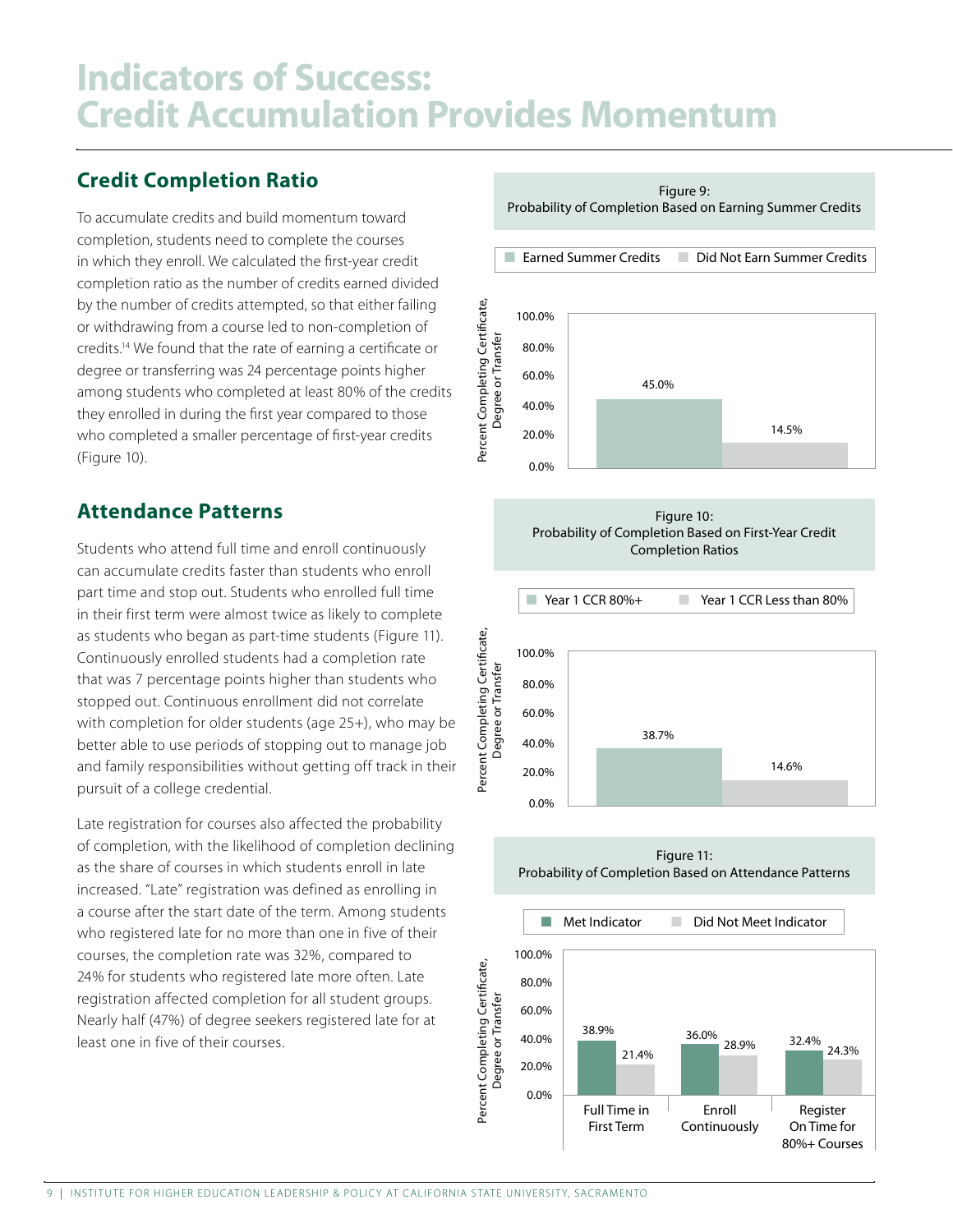### **Using Milestones and Success Indicators to Improve Student Outcomes - Some Examples**

Using the framework of milestones and indicators of success outlined on pages 1-2, we have presented analyses of (1) student progress in reaching various milestones on the pathway to earning a college credential and (2) patterns of student behavior with respect to the indicators of success. We now illustrate how these analyses can be used to identify problems and design policy interventions or changes in practice to improve student outcomes.

### **Understanding Transfer**

Transferring to a university is a typical outcome measure for community colleges, and is generally assumed to signify a student having earned two years of credit toward a bachelor's degree. Under the typical understanding of transfer, a student completes at least 60 semester credits of lower-division coursework at a community college and then moves to a university to complete an additional 60 credits of upper-division coursework for the typical bachelor's degree requiring a total of 120 credits. However, few CCC students follow this ideal transfer path to the baccalaureate, and research that measures "transfer" (including this report) typically counts as a transfer any instance where a student enrolled in a community college then enrolled in a fouryear university at some later point during the time period

students are tracked (in this case, 7 years). Published transfer rates based on this method overstate transfer success as it is typically understood because many students move on to a university after accumulating far fewer than 60 credits.

As shown in Table 3, among the students in the 2000-01 CCC cohort who transferred, nearly half (46%) did so without having completed a transfer curriculum (60 transferable credits, including at least one math and one English course).<sup>15</sup> On average, such students had completed only 31 units at a community college and one-third of them had completed fewer than 15 units (not shown). Older transfer students and black transfer students were far less likely to have completed a transfer curriculum, with about 70% of both groups moving on to a university without having completed the curriculum. Even fewer transfer students complete an associate degree at the CCC.<sup>16</sup> Clearly, "transfer" does not always represent two years of progress toward a bachelor's degree.

The majority of students who transferred without completing a transfer curriculum enrolled in in-state private or out-of-state institutions, since the University of California (UC) and California State University (CSU) have taken relatively few lower-division transfers in recent years.<sup>17</sup> Related to their lower likelihood of completing a transfer

| lable 3<br>Transfer among Degree Seekers                                        |                                     |                                            |                                                             |                                  |                                             |                                  |                                                     |  |  |  |
|---------------------------------------------------------------------------------|-------------------------------------|--------------------------------------------|-------------------------------------------------------------|----------------------------------|---------------------------------------------|----------------------------------|-----------------------------------------------------|--|--|--|
|                                                                                 |                                     | <b>Among Transfers</b>                     |                                                             |                                  |                                             |                                  |                                                     |  |  |  |
|                                                                                 | <b>Transferred</b><br>to University | Completed<br>Transfer<br><b>Curriculum</b> | <b>Did Not</b><br>Complete<br><b>Transfer</b><br>Curriculum | Completed<br><b>AA/AS Degree</b> | Did Not<br>Complete AA/<br><b>AS Degree</b> | <b>Transferred</b><br>to UC/CSU  | <b>Transferred</b><br>to Other<br><b>University</b> |  |  |  |
| <b>All Degree Seekers</b>                                                       | 23.0%                               | 53.8%                                      | 46.2%                                                       | 19.5%                            | 80.5%                                       | 68.1%                            | 31.9%                                               |  |  |  |
| Age at Enrollment:<br>Traditional, 17-24<br>Age $25+$                           | 28.3%<br>9.2%                       | 56.6%<br>31.0%                             | 43.4%<br>69.0%                                              | 18.8%<br>24.8%                   | 81.2%<br>75.2%                              | 70.1%<br>52.0%                   | 29.9%<br>48.0%                                      |  |  |  |
| Race/Ethnicity:<br>White<br>Asian/Pacific Islander<br><b>Black</b><br>Latino(a) | 26.6%<br>30.2%<br>17.7%<br>15.9%    | 51.6%<br>64.7%<br>29.6%<br>55.9%           | 48.4%<br>35.3%<br>70.4%<br>44.1%                            | 19.8%<br>15.8%<br>16.1%<br>24.2% | 80.2%<br>84.2%<br>83.9%<br>75.8%            | 66.2%<br>79.8%<br>43.8%<br>68.3% | 33.8%<br>20.2%<br>56.2%<br>31.7%                    |  |  |  |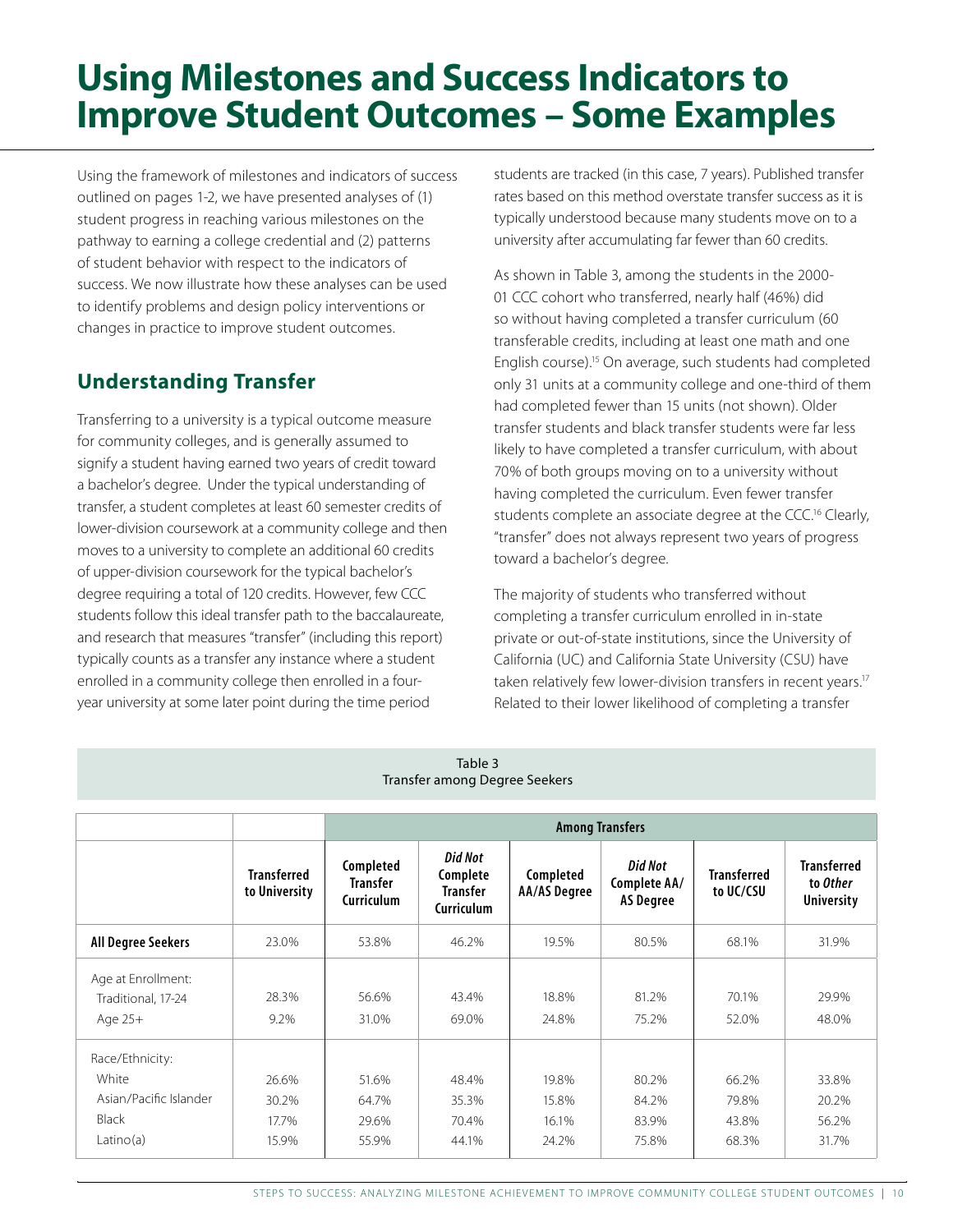### **Using Milestones and Success Indicators to Improve Student Outcomes - Some Examples**

curriculum, older students and black students were far less likely to transfer to UC or CSU. Only 52% of older transfer students went to UC/CSU compared to 70% of younger transfer students. An even smaller portion (44%) of black transfer students went to UC/CSU compared to about two-thirds of white and Latino transfer students and 80% of Asian transfer students. Latino transfer students are more likely than white transfer students to complete a transfer curriculum and to complete an associate degree, and a slightly larger share of them transfer to the public universities.

In listing milestones in Table 1, we made a distinction between transferring with or without having completed a transfer curriculum because, as demonstrated here, "transfer" itself does not provide adequate information about the degree of progress students have made toward a degree. There are benefits associated with completing a full transfer curriculum (and, ideally, an associate degree) before transferring to a public university:<sup>18</sup>

- Attending the CCC for all lower-division coursework is more cost-effective for students and the state, given the lower cost of attendance.
- Following a prescribed pathway to transfer into a major at a university with upper-division status increases efficiency in the state's higher education system, by minimizing the need to repeat courses or take additional courses because some CCC coursework does not apply to the intended university campus or major.
- Reducing such "excess" units not only lowers the cost per degree, it increases access by freeing up enrollment slots in courses for additional students.
- Earning an associate degree before transfer is associated with a higher likelihood of completing the baccalaureate,<sup>19</sup> and students who do not finish a bachelor's degree at least end up with an associate degree for their (and the state's) investment.

Tracking student completion of a transfer curriculum would also improve accountability reporting for the CCC. The system's accountability reporting system includes a Student Progress and Achievement Rate (SPAR) that subsumes two partial measures of transfer curriculum completion under a broader set of outcomes.<sup>20</sup> Reporting the share of students

that complete a transfer curriculum would allow the system to demonstrate the extent to which it accomplishes the part of the transfer mission for which it is most responsible. Factors like limited enrollment capacity at universities and students' finances can impede transfer even when community colleges have succeeded with the transfer preparation mission, making completion of a transfer curriculum a more valid indicator of community college performance than actual transfer rates.

We can use the success indicators in our framework to examine differences in enrollment patterns between transfer students who completed a full transfer curriculum and those who enrolled in a university without meeting that milestone, in an effort to identify areas where changes in policy and practice might increase the number of transfer students taking the preferred transfer path. Table 4 summarizes the findings for all transfer students, and separately for black students and older students because of their greater likelihood of transfer without completing a transfer curriculum.

As shown in the table, transfer students who did not complete a transfer curriculum were less likely to have completed the important gateway courses in English and math within two years of enrolling in the CCC. They may have entered college with lower levels of academic preparation, requiring enrollment in remedial coursework in these subjects. Policies requiring early enrollment in English and math for degreeseeking students, and effective practices for getting underprepared students through developmental coursework expeditiously, would likely get more transfer-oriented students on the pathway to completing a full transfer curriculum. The students not completing a transfer curriculum were also less likely to have taken a college success course, giving them less opportunity to gain an understanding of the transfer process through the curriculum in those courses.

A primary factor distinguishing students who did complete a transfer curriculum from those who did not was completing at least 20 credits in the first year. Students who did not complete a transfer curriculum had a substantially lower credit completion ratio in the first year, likely contributing to their lesser likelihood of accumulating 20 credits. Examples of interventions in response to this finding include integrating supplemental instruction into courses with high drop/failure rates, instituting "early alert" systems to identify students having trouble in courses, and implementing policies that limit the number of course withdrawals.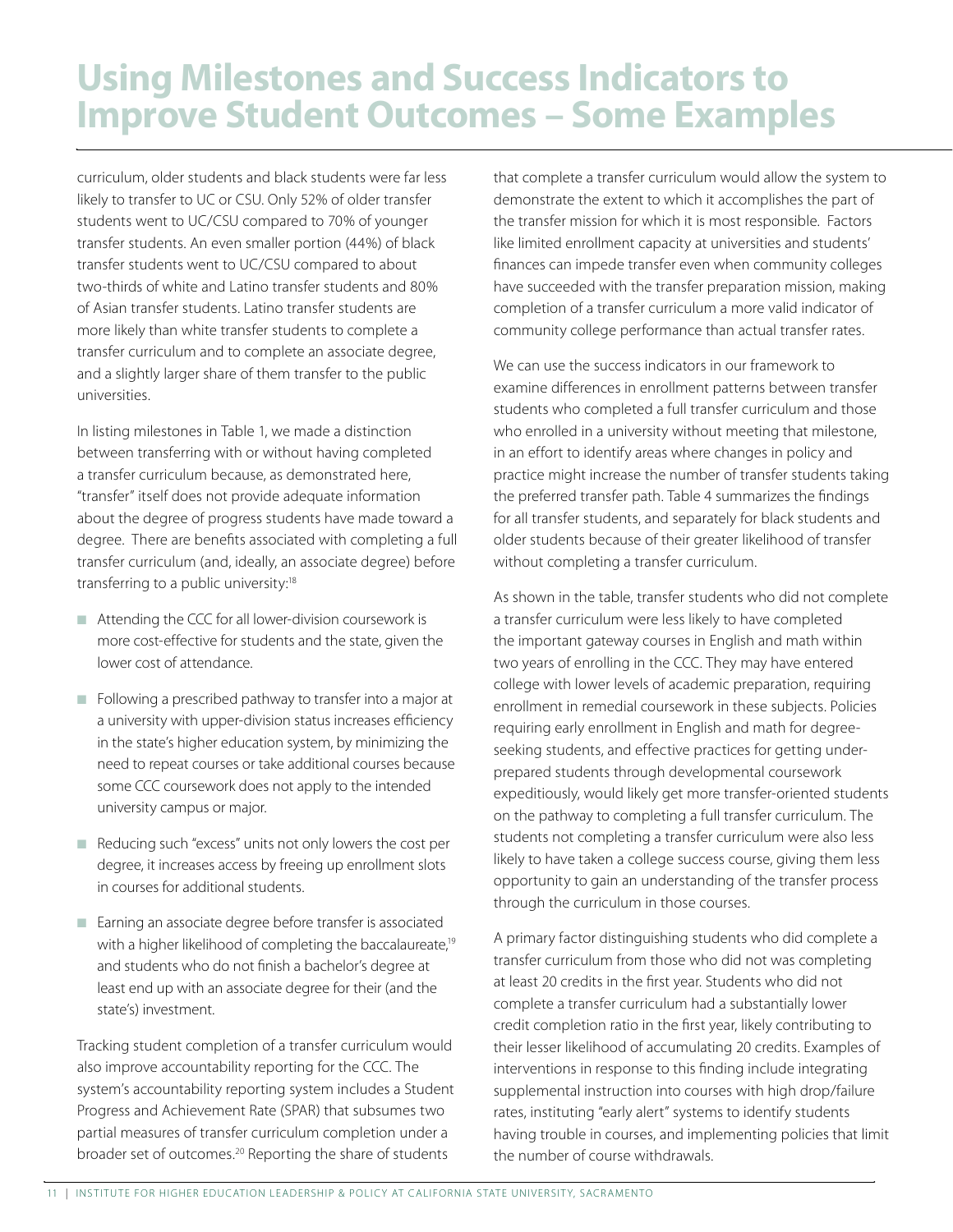| Table 4<br>Percent of Transfer Students Meeting Selected Success Indicators |                                                   |                                                             |                                                   |                                                                    |                                            |                                                             |  |  |  |  |
|-----------------------------------------------------------------------------|---------------------------------------------------|-------------------------------------------------------------|---------------------------------------------------|--------------------------------------------------------------------|--------------------------------------------|-------------------------------------------------------------|--|--|--|--|
|                                                                             | <b>All Transfer Students</b>                      |                                                             |                                                   | <b>Black Transfer Students</b>                                     | <b>Older Transfer Students</b>             |                                                             |  |  |  |  |
| <b>Success Indicators</b>                                                   | Completed<br><b>Transfer</b><br><b>Curriculum</b> | <b>Did Not</b><br>Complete<br>Transfer<br><b>Curriculum</b> | Completed<br><b>Transfer</b><br><b>Curriculum</b> | <b>Did Not</b><br>Complete<br><b>Transfer</b><br><b>Curriculum</b> | Completed<br><b>Transfer</b><br>Curriculum | Did Not<br>Complete<br><b>Transfer</b><br><b>Curriculum</b> |  |  |  |  |
| <b>Gateway Courses:</b>                                                     |                                                   |                                                             |                                                   |                                                                    |                                            |                                                             |  |  |  |  |
| $Cl$ Math                                                                   | 51.5%                                             | 24.3%                                                       | 42.2%                                             | 14.3%                                                              | 43.6%                                      | 18.5%                                                       |  |  |  |  |
| CL English                                                                  | 57.2%                                             | 35.1%                                                       | 53.0%                                             | 27.2%                                                              | 50.1%                                      | 29.8%                                                       |  |  |  |  |
| College Success                                                             | 33.5%                                             | 19.0%                                                       | 37.2%                                             | 24.2%                                                              | 31.4%                                      | 12.0%                                                       |  |  |  |  |
| <b>Credit Accumulation:</b>                                                 |                                                   |                                                             |                                                   |                                                                    |                                            |                                                             |  |  |  |  |
| Enroll Continuously                                                         | 49.4%                                             | 42.2%                                                       | 46.0%                                             | 40.4%                                                              | 39.4%                                      | 39.9%                                                       |  |  |  |  |
| Year 1 CCR 80% or higher                                                    | 69.7%                                             | 52.3%                                                       | 61.9%                                             | 38.7%                                                              | 82.5%                                      | 62.8%                                                       |  |  |  |  |
| Farn 20+ Credits Year 1                                                     | 63.8%                                             | 29.8%                                                       | 57.9%                                             | 21.9%                                                              | 61.6%                                      | 23.3%                                                       |  |  |  |  |
| Timely Registration for 80% or<br>More of Courses                           | 64.4%                                             | 55.0%                                                       | 50.7%                                             | 43.6%                                                              | 63.2%                                      | 57.8%                                                       |  |  |  |  |

#### **Targeting Institutional Change to Address Unsuccessful Patterns**

As shown earlier in Table 1, our review of the research literature yielded three sets of academic patterns that correlate with degree completion and therefore serve as "indicators of success." Data limitations prevented us from analyzing issues related to one set of indicators – remediation. But the analyses we were able to do confirmed the importance of:

- $\blacksquare$  early enrollment in and completion of college-level gateway courses in math and English, and completion of a college success course for some groups of students (see Figures 5 and 6)
- $\blacksquare$  early accumulation of credits through enrollment in an adequate number of courses (full time is ideal), completion of those courses, and use of summer terms and continuous enrollment to increase momentum (see Figures 8-11).

System and college leaders in the CCC can use indicators to monitor student patterns and to intervene with effective policies and practices to increase the number of students completing certificates and degrees and transferring to

a university. When a success indicator signals a problem, further analysis can help point to the types of changes in policy and practice that would best address the problem and increase student success. As examples, we analyzed patterns related to two important success indicators – early completion of college-level math and credit accumulation during the first year of enrollment.

As shown in Figure 12, a large percentage of degree-seeking students in the CCC did not complete college-level math within two years of entry. About half of those students did not enroll in any math courses within two years (further analysis could reveal more about these students, including whether they remained enrolled for the two years or dropped/stopped out). The other half enrolled in math, with some students taking only remedial courses, and others attempting but not successfully completing college-level math. Different kinds of changes in policies and practice could be used to increase the share of students completing college-level math, depending on the reason students are not doing so (as noted in green type).

Figure 13 shows a similar analysis of patterns related to early credit accumulation. Three-quarters of degree-seeking students in the CCC did not complete at least 20 credits in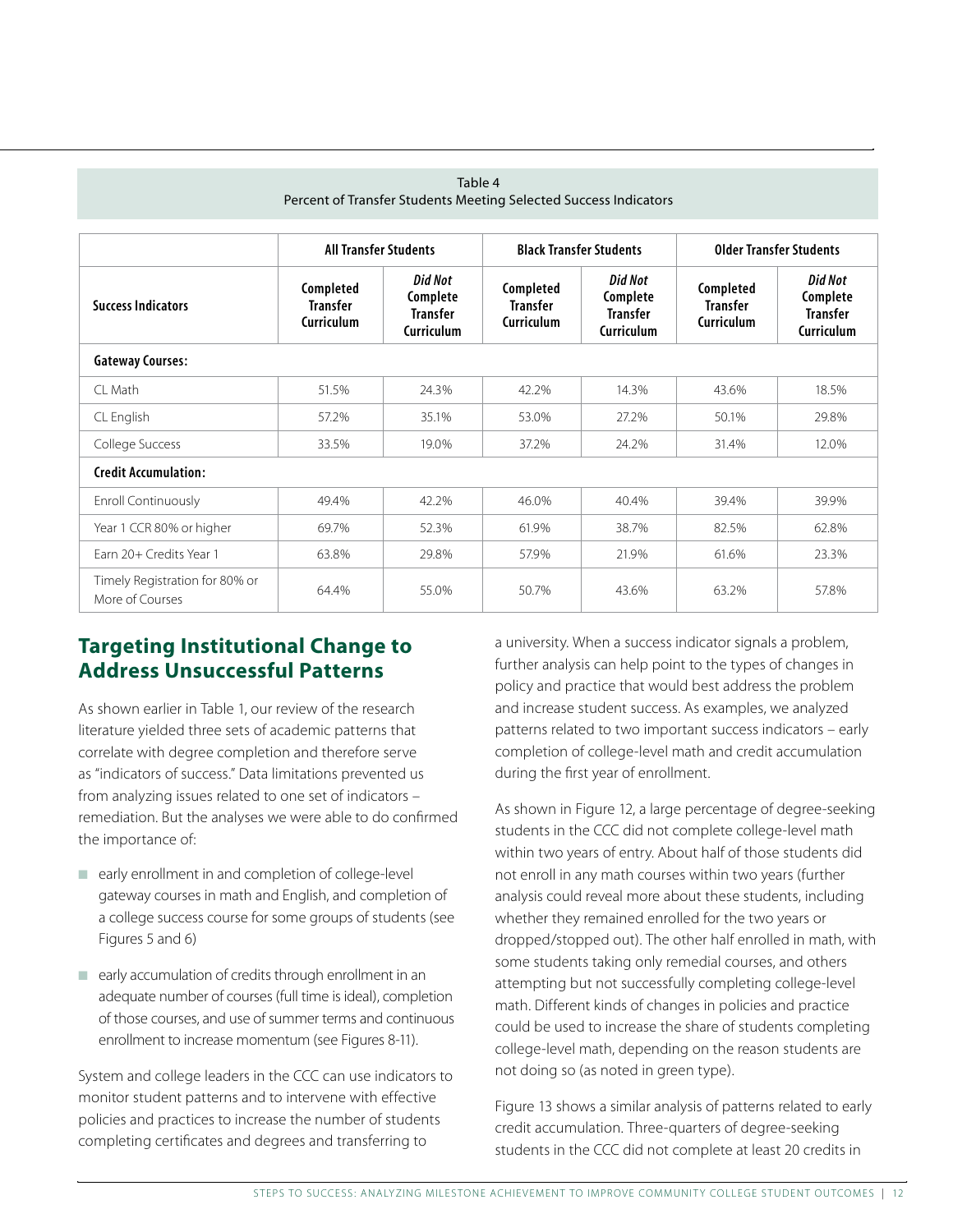### **Using Milestones and Success Indicators to Improve Student Outcomes – Some Examples**

the first year (any credits, including credits in non-degree applicable and basic skills courses). Most (76.5%) of those students did not even enroll in 20 credits during the first year, an issue that could be addressed through financial

aid policy and practices to encourage more full-time attendance. Policies limiting course drops and repeats, along with more comprehensive academic support programs, could increase course completion and credit accumulation.

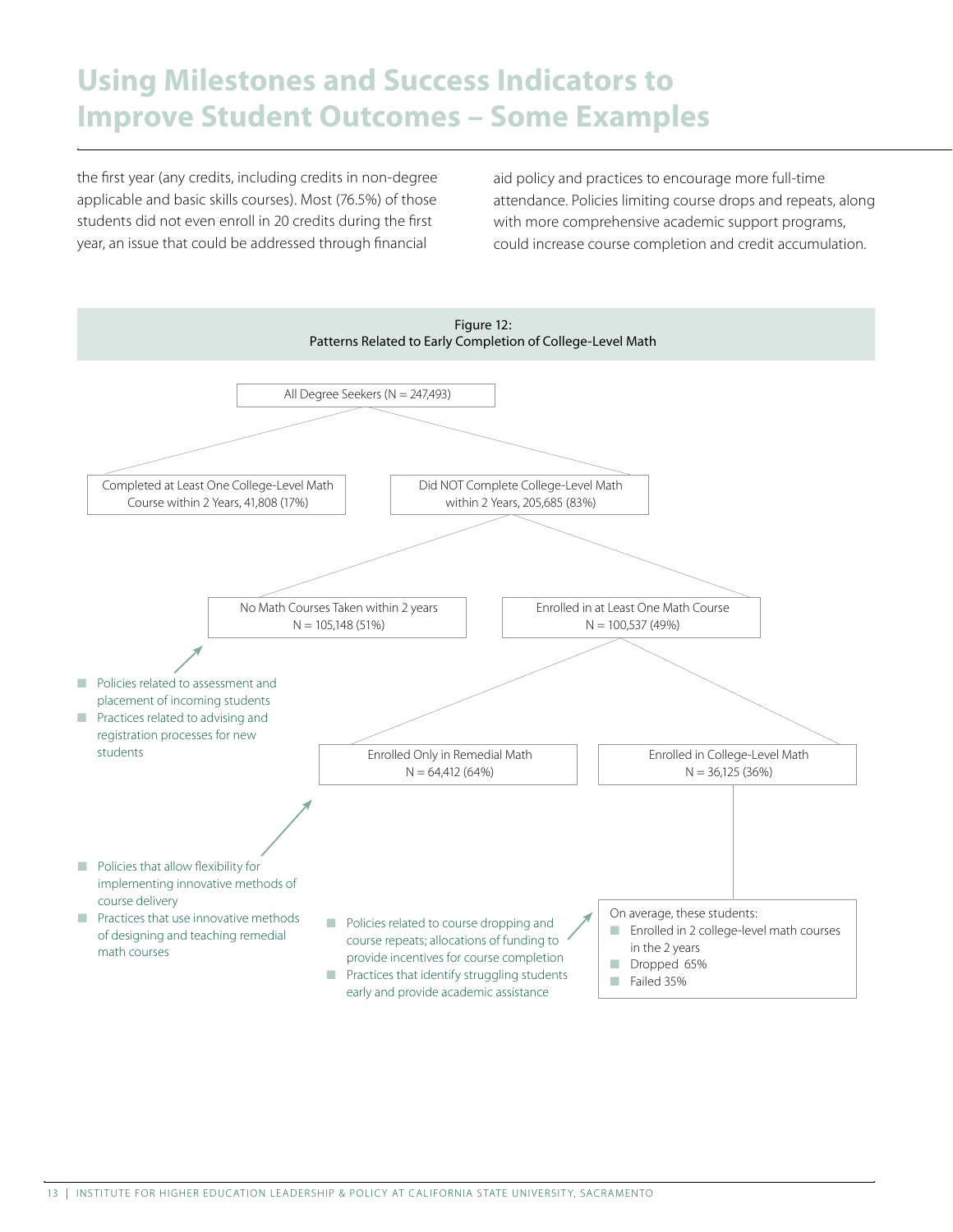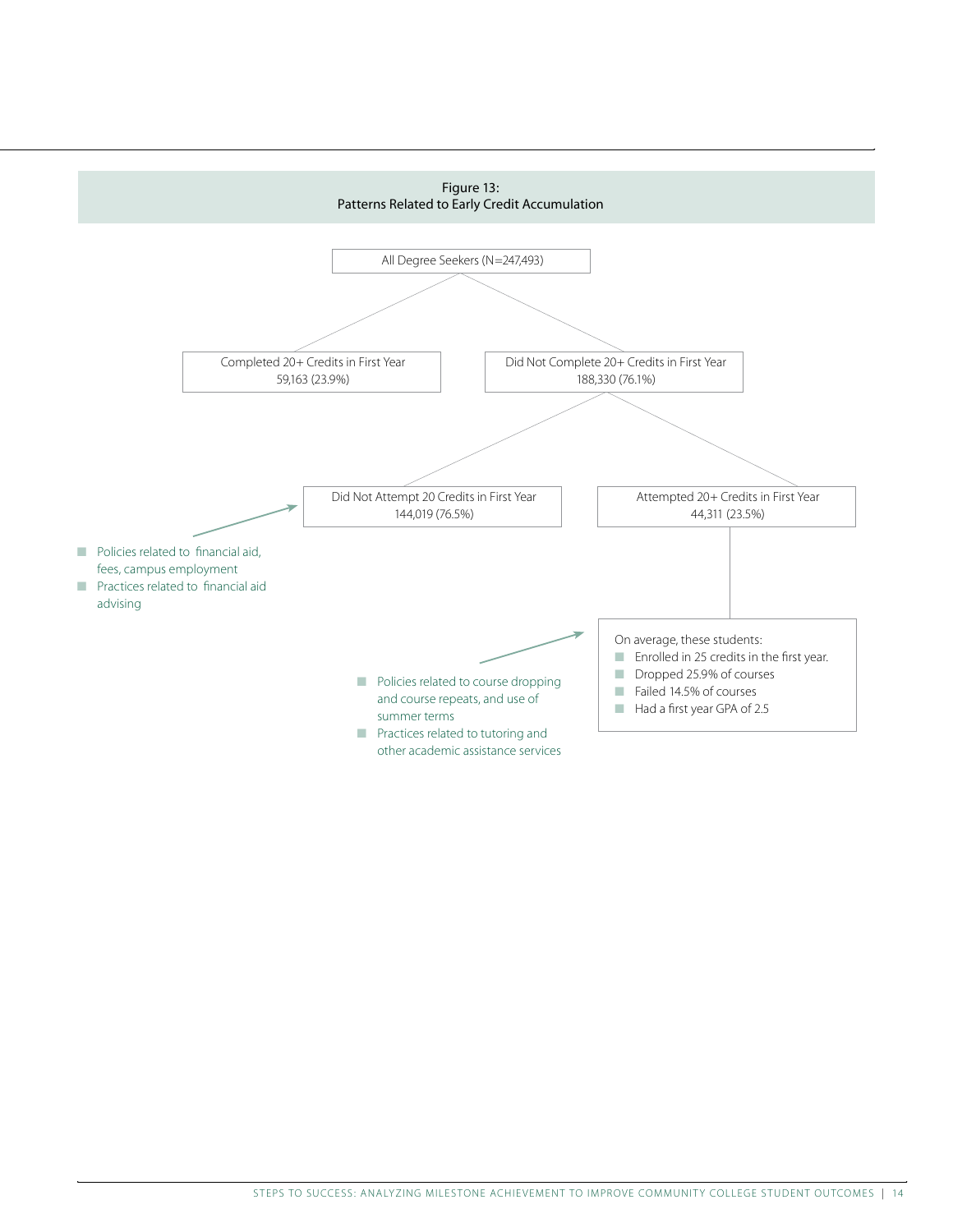# **Summary of Findings**

The analyses described in this report point to several broad findings about the proposed framework and the two key components of milestones and indicators of success.

#### The Framework is a Useful Addition to **Existing Analytical Approaches**

Monitoring the intermediate outcomes of degree-seeking students in the CCC, and the degree to which they are following the academic patterns that correlate with success, is useful in two respects:

- 1. It offers policy makers and college leaders a means of diagnosing where and why students fall off the pathway to college completion, allowing them to target changes in policy and practice to improve student outcomes.
- 2. It provides a means of improving accountability for the CCC by including measures that demonstrate the progress students are making along the pathway to college completion, an important addition that would recognize the challenges of precisely identifying students' goals and of getting them through to completion given the many barriers faced by community college students.

#### Data Systems Should be Improved to **Make Best Use of the Framework**

In order to maximize the value of the framework, the CCC Chancellor's Office (CO), and individual colleges, need to collect additional data and improve the quality and use of data currently collected. In one sense, the CCC is ahead of many higher education systems - the CO collects course enrollment data for every student in every term, allowing for the creation of some of the measures we used in this report (e.g., completion of gateway courses within a particular period of time). Such term-by-term information on individual course enrollments adds a level of detail about students' patterns of enrollment that is very useful for diagnosing where students are falling off-track. However, the CO does not collect, or collects but does not report, some information that is important for monitoring and improving student success:

- No data are available at the CCC system level to identify students who need remediation of basic skills, so outcomes for such students cannot be monitored.
- The central data system does not identify the academic program a student is intending to complete, or the student support services they receive, making it impossible to evaluate the effectiveness of various programs and services at helping students succeed.
- The system does not collect information about students' level of academic preparation in high school, such as GPA or whether particular college-preparation courses were taken, that would be valuable in attributing student outcomes to the impact of enrollment patterns and experiences in college rather than to academic preparation.
- There is no code that allows for identifying college success courses or courses that are grouped into learning communities, making it difficult to evaluate their impact on student outcomes.
- The CCC accountability reporting system does not report on any measures of student progress or success for sub-populations of students (e.g., by race/ethnicity or age group).

#### **Results Can Guide Policy Changes**

The results of applying the framework can guide college, system, and state leaders in making changes to policy and practice to improve student outcomes in the CCC. Table 5 lists some examples of specific actions that could be considered in response to the findings that emerged from our analyses or, in the case of remediation, in response to problems that are widely recognized across the system.<sup>21</sup> Most of the changes suggested in the table would be within the purview of the CCC system or individual colleges, although several of the possible changes would require legislative action.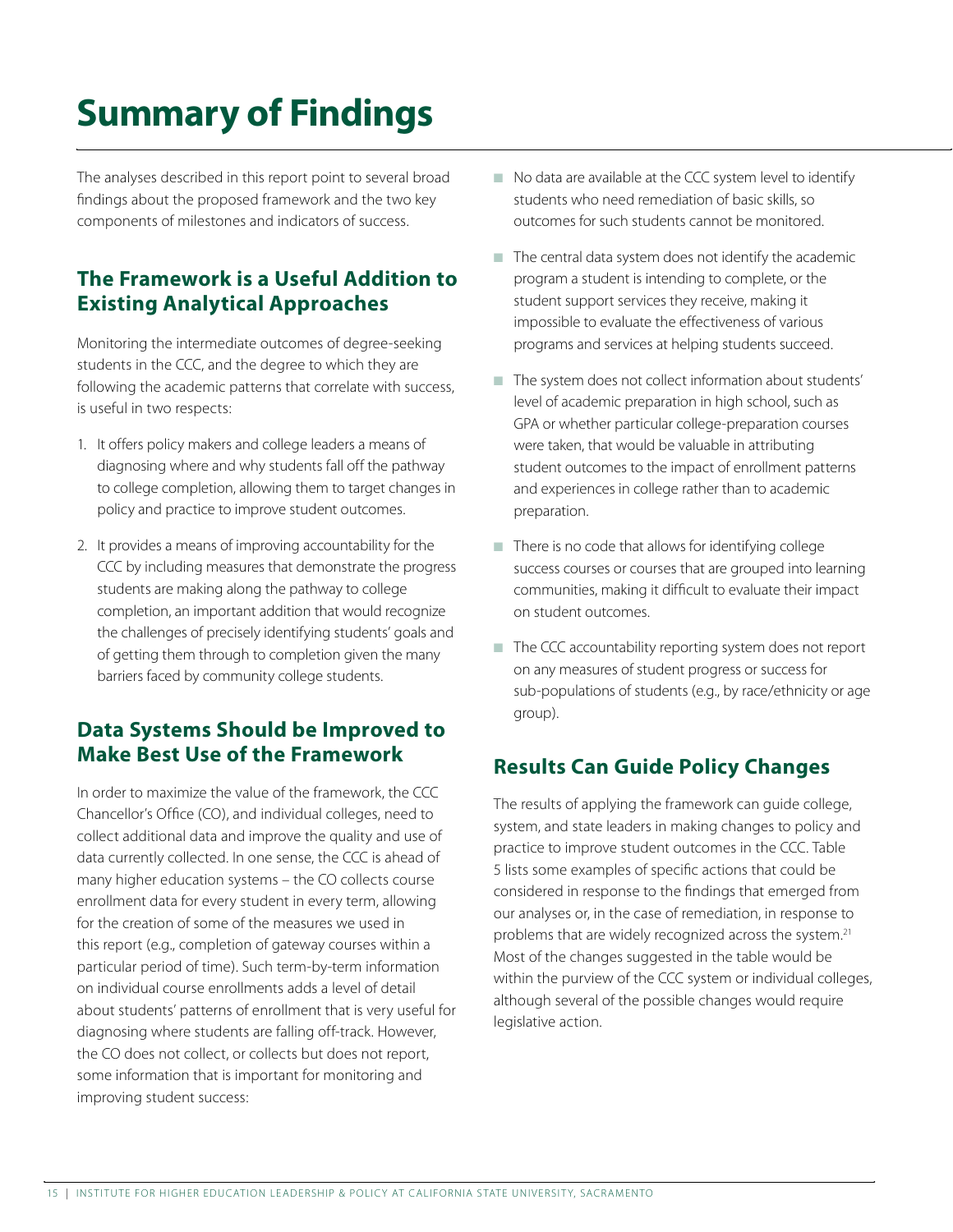### Table 5<br>Using Indicators of Success to Make Changes in Policies and Practices

| <b>Problem Identified</b>                                                                                                                                             | <b>Possible Changes to Policy/Practice</b>                                                                                                                                                                                                                                                                                                                                                                                                                                                                                                                                                                                                                                                 |
|-----------------------------------------------------------------------------------------------------------------------------------------------------------------------|--------------------------------------------------------------------------------------------------------------------------------------------------------------------------------------------------------------------------------------------------------------------------------------------------------------------------------------------------------------------------------------------------------------------------------------------------------------------------------------------------------------------------------------------------------------------------------------------------------------------------------------------------------------------------------------------|
|                                                                                                                                                                       |                                                                                                                                                                                                                                                                                                                                                                                                                                                                                                                                                                                                                                                                                            |
| Not all new degree-seeking students<br>who need remediation enroll in basic<br>skills courses and many who do enroll do<br>not enroll in the first term <sup>22</sup> | Adopt system-wide definitions of college readiness, and standardized procedures for<br>n.<br>assessment and placement across the colleges<br>Ensure that all degree-seeking students are assessed for college readiness and directed<br>n.<br>to appropriate courses<br>Use results of the Early Assessment Program to give students the senior year to remedy<br>$\mathcal{L}_{\mathcal{A}}$<br>identified deficiencies in college readiness<br>Require early enrollment and completion of basic skills course work                                                                                                                                                                       |
| Low percentage of basic skills students<br>complete needed remediation                                                                                                | Ensure that policies support innovative practices such as intensive summer orientation<br>T.<br>programs for new developmental students<br>Contextualize basic skills instruction into content courses<br>п<br>Implement learning communities for developmental students<br>П<br>Incorporate incentives for colleges to increase success in basic skills courses<br>п<br>Redesign developmental courses into modules so students only repeat needed sections<br>П<br>Provide brief brush-up courses for students who test near proficiency levels<br>Enroll students in college-level courses and provide supplementary instruction/summer<br>П<br>sessions for nearly-proficient students |
| <b>Gateway Courses:</b>                                                                                                                                               |                                                                                                                                                                                                                                                                                                                                                                                                                                                                                                                                                                                                                                                                                            |
| Low percentage of students completing<br>college-level math in first two years                                                                                        | Better align curriculum and assessment with high schools to improve college readiness,<br>and use the Early Assessment Program to send early signals about college readiness to<br>high school students<br>Ensure early advising that focuses on the importance of taking math early in college career                                                                                                                                                                                                                                                                                                                                                                                     |
| Low percentage of students completing<br>college success course                                                                                                       | Ensure adequate course offerings and flexible scheduling<br>Improve advising for new students about advantages of such courses<br>П<br>Require degree-seeking, non-traditional students to enroll in a success course                                                                                                                                                                                                                                                                                                                                                                                                                                                                      |
| <b>Credit Accumulation:</b>                                                                                                                                           |                                                                                                                                                                                                                                                                                                                                                                                                                                                                                                                                                                                                                                                                                            |
| Low percentage of first-year degree-<br>seeking students reaching a threshold of<br>credit accumulation                                                               | Increase use of college success courses, early advising, etc.<br>п<br>Improve financial aid counseling to emphasize benefits of full-time enrollment<br>Consider lower per-credit fees for enrolling in a full-time credit load (state action<br>П<br>required)<br>Encourage full-time attendance through provision of financial aid and other incentives<br>m.<br>(state action required)<br>Provide financial aid for enrollment in summer terms (state action required)<br>Offer on-line summer courses                                                                                                                                                                                 |
| Low credit completion ratio in first year                                                                                                                             | Use early alert systems and improved tutoring services to provide more academic<br>assistance<br>Limit course drops and repeats or impose extra fee for course withdrawal past a certain<br>п<br>date or for repeating a course (state action required to allow campus-based fees)                                                                                                                                                                                                                                                                                                                                                                                                         |
| High percentage of course enrollments<br>for which students registered late                                                                                           | Limit late registration or impose extra fee for registering late (state action required to<br>allow campus-based fees)<br>Use college success courses to teach students about more effective enrollment patterns<br>a.                                                                                                                                                                                                                                                                                                                                                                                                                                                                     |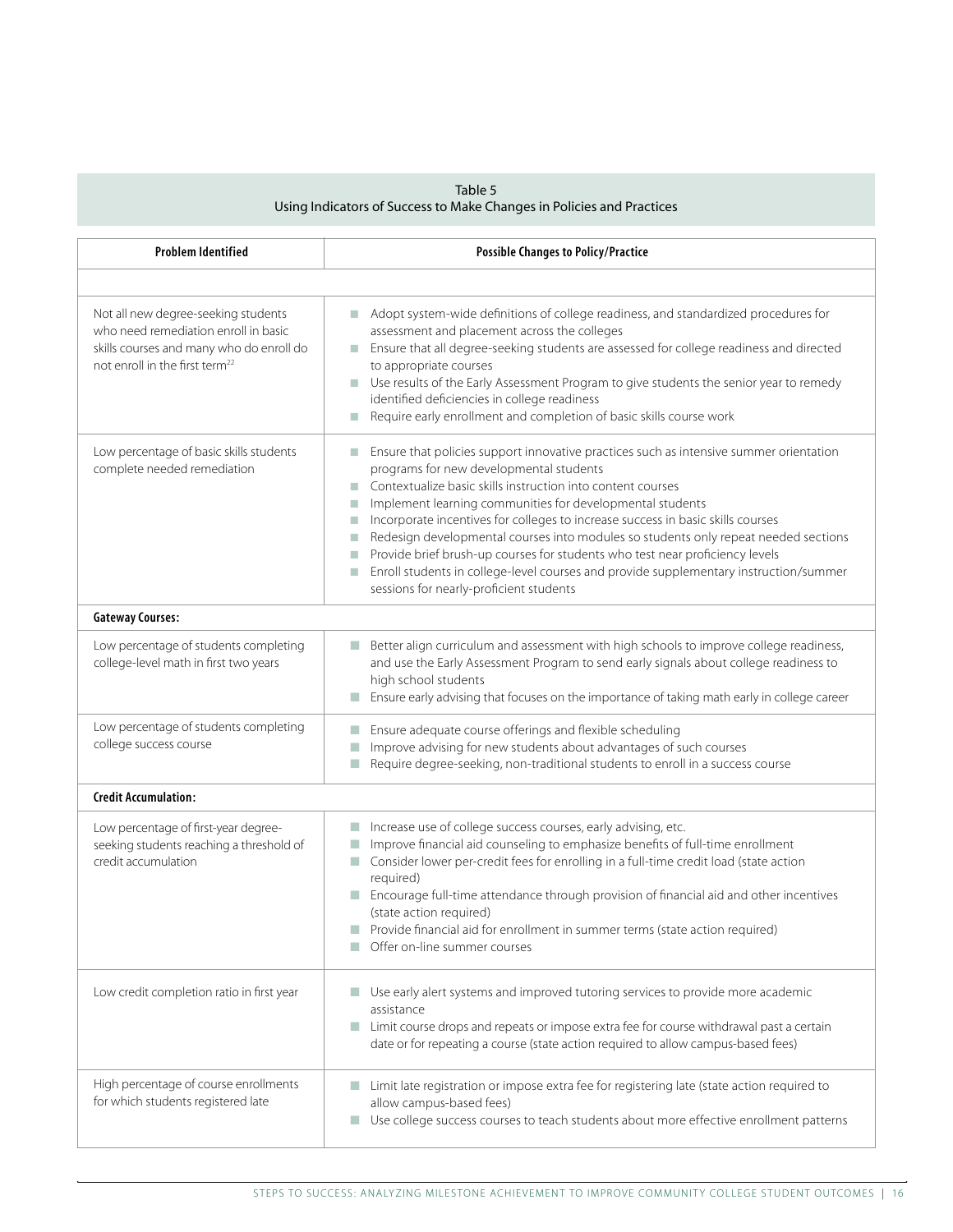# **Appendix**

| Table A-1<br>Milestone Achievement by Indicator Attainment |                                   |                                   |                                                 |                                                |                                              |                                 |                                        |                             |                            |
|------------------------------------------------------------|-----------------------------------|-----------------------------------|-------------------------------------------------|------------------------------------------------|----------------------------------------------|---------------------------------|----------------------------------------|-----------------------------|----------------------------|
| <b>Success Indicators</b>                                  | Retention<br>to 2nd term<br>(74%) | Retention<br>to 2nd year<br>(58%) | Earned 12+<br>college-level<br>Credits<br>(62%) | Earned $30+$<br>college-level<br>Credits (42%) | Completed<br>transfer<br>curriculum<br>(17%) | Earned<br>certificate<br>(3.3%) | Earned<br>associate<br>degree<br>(8% ) | <b>Transferred</b><br>(23%) | Any<br>completion<br>(29%) |
| <b>College-Level Math</b>                                  |                                   |                                   |                                                 |                                                |                                              |                                 |                                        |                             |                            |
| Completed within 2 Years (21%)                             | 92.8%                             | 86.7%                             | 95.9%                                           | 83.4%                                          | 50.4%                                        | 3.2%                            | 20.6%                                  | 53.1%                       | 61.1%                      |
| Did Not Complete within 2 Years<br>(79%)                   | 70.1%                             | 52.2%                             | 55.4%                                           | 33.3%                                          | 9.9%                                         | 3.4%                            | 5.3%                                   | 16.9%                       | 22.0%                      |
| <b>College-Level English</b>                               |                                   |                                   |                                                 |                                                |                                              |                                 |                                        |                             |                            |
| Completed within 2 Years 28%)                              | 91.4%                             | 84.0%                             | 92.4%                                           | 76.1%                                          | 37.9%                                        | 3.5%                            | 17.0%                                  | 43.7%                       | 51.2%                      |
| Did Not Complete within 2 Years<br>(72%)                   | 68.2%                             | 49.5%                             | 52.3%                                           | 30.4%                                          | 9.7%                                         | 3.3%                            | 4.9%                                   | 16.2%                       | 21.2%                      |
| <b>Success Course</b>                                      |                                   |                                   |                                                 |                                                |                                              |                                 |                                        |                             |                            |
| Completed (22%)                                            | 83.7%                             | 72.6%                             | 76.6%                                           | 58.6%                                          | 26.1%                                        | 3.4%                            | 11.8%                                  | 26.9%                       | 34.5%                      |
| Did Not Complete (78%)                                     | 71.2%                             | 53.8%                             | 58.1%                                           | 36.9%                                          | 14.0%                                        | 3.3%                            | 6.8%                                   | 21.4%                       | 26.8%                      |
| <b>First-Year Credits</b>                                  |                                   |                                   |                                                 |                                                |                                              |                                 |                                        |                             |                            |
| Earn 20+ Credits (ANY) (24%)                               | 99.3%                             | 89.0%                             | 97.7%                                           | 86.5%                                          | 44.2%                                        | 6.2%                            | 20.6%                                  | 46.4%                       | 57.9%                      |
| Did not earn 20 Credits (ANY) (76%)                        | 66.0%                             | 48.3%                             | 51.1%                                           | 27.7%                                          | 8.1%                                         | 2.4%                            | 3.9%                                   | 15.7%                       | 19.4%                      |
| <b>Summer Credits</b>                                      |                                   |                                   |                                                 |                                                |                                              |                                 |                                        |                             |                            |
| Completed Any (46%)                                        | 84.5%                             | 75.4%                             | 85.9%                                           | 67.6%                                          | 30.7%                                        | 4.9%                            | 13.9%                                  | 36.5%                       | 45.0%                      |
| Did Not Complete Any (54%)                                 | 64.9%                             | 43.1%                             | 41.9%                                           | 19.6%                                          | 4.7%                                         | 2.0%                            | 2.8%                                   | 10.8%                       | 14.5%                      |
| <b>First-Year Credit Completion</b><br>Ratio               |                                   |                                   |                                                 |                                                |                                              |                                 |                                        |                             |                            |
| Completion Ratio 80%+ (62%)                                | 80.5%                             | 66.6%                             | 73.8%                                           | 52.0%                                          | 21.9%                                        | 4.5%                            | 10.9%                                  | 27.8%                       | 38.7%                      |
| Completion Ratio < 80% (38%)                               | 63.4%                             | 44.1%                             | 43.3%                                           | 25.1%                                          | 8.2%                                         | 1.5%                            | 3.0%                                   | 15.2%                       | 14.6%                      |
| <b>Full-Time Attendance</b>                                |                                   |                                   |                                                 |                                                |                                              |                                 |                                        |                             |                            |
| Full Time in First Term (41%)                              | 81.6%                             | 69.2%                             | 78.3%                                           | 59.1%                                          | 27.3%                                        | 3.8%                            | 12.3%                                  | 31.8%                       | 38.9%                      |
| First Term Part Time (59%)                                 | 68.6%                             | 50.3%                             | 51.0%                                           | 29.7%                                          | 9.3%                                         | 3.0%                            | 4.8%                                   | 16.9%                       | 21.4%                      |
| <b>On-Time Course Registration</b>                         |                                   |                                   |                                                 |                                                |                                              |                                 |                                        |                             |                            |
| On Time for 80% + of Courses (53%)                         | 75.1%                             | 60.3%                             | 65.3%                                           | 46.3%                                          | 20.0%                                        | 3.8%                            | 9.9%                                   | 26.1%                       | 32.4%                      |
| On Time for $<$ 80% of Courses (47%)                       | 72.6%                             | 55.4%                             | 58.8%                                           | 36.6%                                          | 13.0%                                        | 2.8%                            | 5.6%                                   | 19.6%                       | 24.3%                      |
| Continuous Enrollment*                                     |                                   |                                   |                                                 |                                                |                                              |                                 |                                        |                             |                            |
| Continuously Enrolled (40%)                                | 100.0%                            | 68.8%                             | 68.2%                                           | 48.7%                                          | 23.3%                                        | 3.9%                            | 12.1%                                  | 29.1%                       | 36.0%                      |
| Not Continuously Enrolled (60%)                            | 77.3%                             | 67.5%                             | 73.8%                                           | 49.1%                                          | 17.1%                                        | 3.7%                            | 7.3%                                   | 22.9%                       | 28.9%                      |

\* Excludes students enrolled for only one term.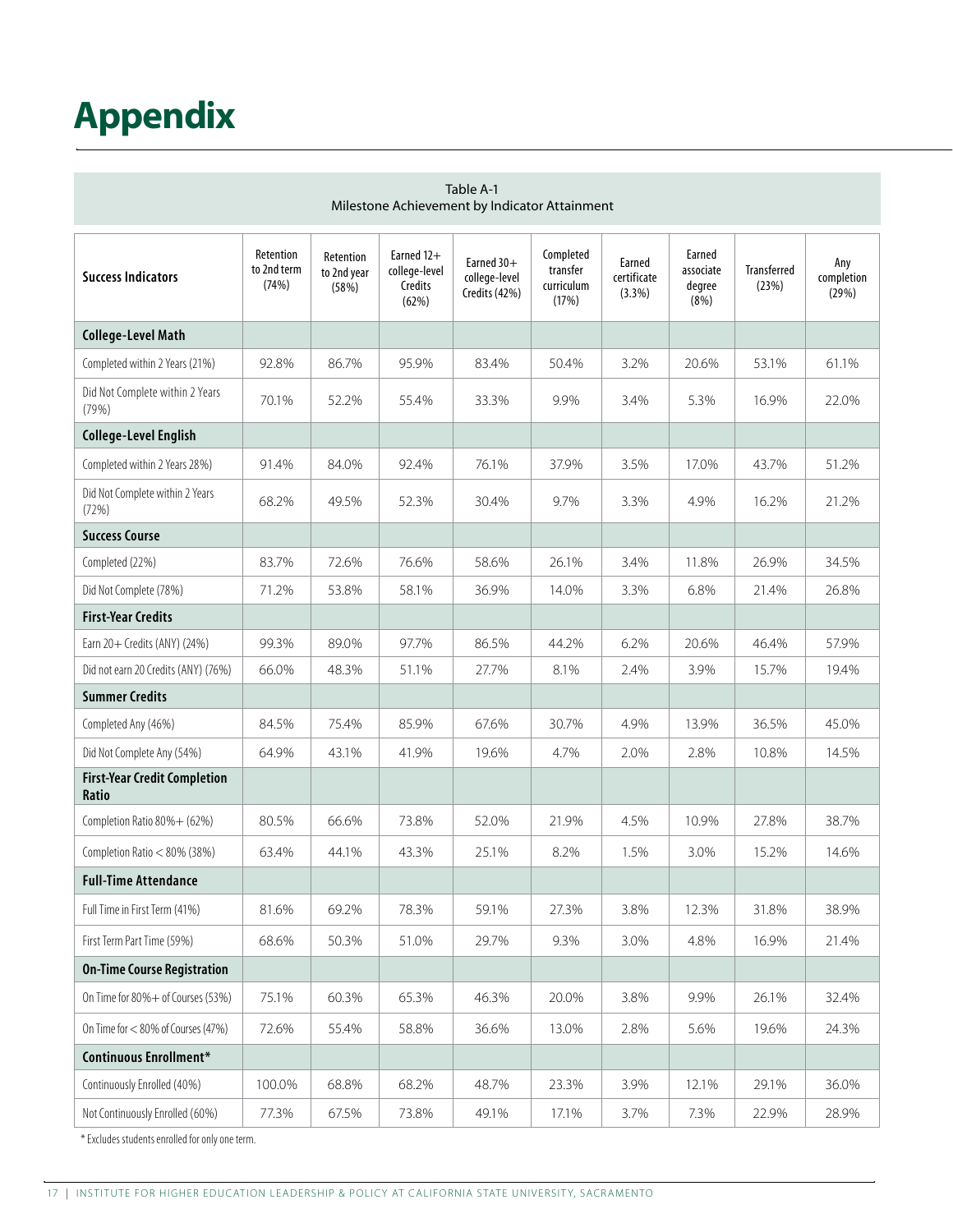#### **Regression Results**

We ran two logistic regression models for all degree seekers and for each of several subgroups. Each model included demographic variables, and the first model added first-year success indicators while the second model included indicators from the second year as well as indicators based on the students' full enrollment period. Dummy variables were used in all models to control for institutional effects. For simplicity, we have summarized the findings to use a "+" to indicate a statistically significant positive relationship and a "-" to indicate a statistically significant negative relationship with completion.

| Table A-2<br>Regression Models on the Likelihood of Completing a Certificate/Degree/Transfer |                          |                                               |                                        |                                  |                           |                   |                                  |                  |                 |
|----------------------------------------------------------------------------------------------|--------------------------|-----------------------------------------------|----------------------------------------|----------------------------------|---------------------------|-------------------|----------------------------------|------------------|-----------------|
|                                                                                              | All Degree<br>Seekers    | <b>Full-Time</b><br><b>Traditional</b><br>Age | Part-Time<br><b>Traditional</b><br>Age | <b>Full-Time</b><br><b>Older</b> | Part-Time<br><b>Older</b> | White             | Asian                            | <b>Black</b>     | Latino          |
| <b>First Year Indicator Models</b>                                                           |                          |                                               |                                        |                                  |                           |                   |                                  |                  |                 |
| <b>Demographic and Attendance</b><br>Characteristics                                         |                          |                                               |                                        |                                  |                           |                   |                                  |                  |                 |
| Female                                                                                       |                          | $^{+}$                                        | $^{+}$                                 | $\boldsymbol{+}$                 | $\! + \!\!\!\!$           | $\! + \!\!\!\!$   | $\! + \!\!\!\!$                  | $^+$             |                 |
| Age 25+                                                                                      | $\sim$                   |                                               |                                        |                                  |                           | $\mathbf{r}$      | $\overline{a}$                   | ÷,               |                 |
| Asian                                                                                        | $^{+}$                   | $\overline{\phantom{a}}$                      | $\boldsymbol{+}$                       | ns                               | ns                        |                   |                                  |                  |                 |
| Black                                                                                        | ns                       | ns                                            | $\sim$                                 | $\qquad \qquad +$                | $\sim$                    |                   |                                  |                  |                 |
| Hispanic                                                                                     | $\bar{z}$                | $\overline{\phantom{a}}$                      | $\omega$                               | $\overline{\phantom{a}}$         | $\omega$                  |                   |                                  |                  |                 |
| Other/Unknown Race/Ethnicity                                                                 | ns                       | ns                                            | ns                                     | ns                               | ns                        |                   |                                  |                  |                 |
| Ever Received BOG Waiver                                                                     | $^{+}$                   | $\ddot{}$                                     | $\ddot{}$                              | ns                               | $\ddot{}$                 | $\! + \!\!\!\!$   |                                  | ns               | $\! +$          |
| <b>Success Indicators</b>                                                                    |                          |                                               |                                        |                                  |                           |                   |                                  |                  |                 |
| Full Time (based on first term)                                                              |                          |                                               |                                        |                                  |                           | $\boldsymbol{+}$  | $\! + \!\!\!\!$                  | $\boldsymbol{+}$ |                 |
| Year 1 Credits Earned                                                                        | $^{+}$                   |                                               | $\! + \!\!\!\!$                        | $\qquad \qquad +$                | $^{+}$                    | $\! +$            | $\! + \!\!\!\!$                  | $+$              | $\! +$          |
| First Year GPA                                                                               | $^{+}$                   | $\qquad \qquad +$                             | $^{+}$                                 | $^{+}$                           | $^{+}$                    | $\! +$            | $^{+}$                           | $+$              | $\! +$          |
| Complete Success Course                                                                      | $^{+}$                   | ns                                            | $+$                                    | $+$                              | $^{+}$                    | $+$               | ns                               | $\equiv$         | $+$             |
| First Year Credit Completion Ratio                                                           | $^{+}$                   | $\ddot{}$                                     | $^{+}$                                 |                                  | $\! + \!\!\!\!$           | $\qquad \qquad +$ |                                  |                  | $^{+}$          |
| Completed College-Level Math in Year 1                                                       |                          | $+$                                           | $+$                                    | $\qquad \qquad +$                | $\! + \!\!\!\!$           | $\! + \!\!\!\!$   | $\boldsymbol{+}$                 | $\boldsymbol{+}$ | $^{+}$          |
| Completed College-Level English in Year 1                                                    | $^{+}$                   | $\ddot{}$                                     | $^{+}$                                 | $+$                              | $\! + \!\!\!\!$           | $\qquad \qquad +$ |                                  | $\ddot{}$        | $^{+}$          |
| <b>Second Year and Beyond</b><br><b>Indicator Models</b>                                     |                          |                                               |                                        |                                  |                           |                   |                                  |                  |                 |
| <b>Demographic and Attendance</b><br><b>Characteristics</b>                                  |                          |                                               |                                        |                                  |                           |                   |                                  |                  |                 |
| Female                                                                                       |                          | $\qquad \qquad +$                             | $^{+}$                                 | $\qquad \qquad +$                | ns                        |                   |                                  | $^+$             |                 |
| Age 25+                                                                                      | $\overline{a}$           |                                               |                                        |                                  |                           |                   |                                  |                  |                 |
| Asian                                                                                        | $\omega$                 | $\omega$                                      | ns                                     | ns                               | $\sim$                    |                   |                                  |                  |                 |
| Black                                                                                        | ns                       | ns                                            | ns                                     | $\bar{a}$                        | $\! + \!\!\!\!$           |                   |                                  |                  |                 |
| Hispanic                                                                                     | $\bar{\phantom{a}}$      | $\equiv$                                      | $\bar{\phantom{a}}$                    | $\overline{\phantom{a}}$         | $\omega$                  |                   |                                  |                  |                 |
| Other/Unknown Race/Ethnicity                                                                 | ns                       | ns                                            | ns                                     | ns                               | ns                        |                   |                                  |                  |                 |
| Ever Received BOG Waiver                                                                     | $^{+}$                   | ns                                            | $^{+}$                                 | $\overline{a}$                   | $\boldsymbol{+}$          | ns                | $\boldsymbol{+}$                 | $\overline{a}$   | ns              |
| <b>Success Indicators</b>                                                                    |                          |                                               |                                        |                                  |                           |                   |                                  |                  |                 |
| Full Time (based on first term)                                                              | $^{+}$                   |                                               |                                        |                                  |                           | $\! + \!\!\!\!$   | $\begin{array}{c} + \end{array}$ | $^+$             | $\! + \!\!\!\!$ |
| Year 2 Credits Earned                                                                        | $^{+}$                   | $\! +$                                        | $^{+}$                                 | $\qquad \qquad +$                | $\! + \!\!\!\!$           | $\! +$            | $\qquad \qquad +$                | $\boldsymbol{+}$ |                 |
| Second Year GPA                                                                              | $^{+}$                   | $+$                                           | $^{+}$                                 | $^{+}$                           | $^{+}$                    | $\! +$            | $\! +$                           | $+$              | $\! + \!\!\!\!$ |
| Complete Success Course                                                                      | $^{+}$                   | $\qquad \qquad +$                             | $\! + \!\!\!\!$                        | $^{+}$                           | $^{+}$                    | $\qquad \qquad +$ | $^{+}$                           |                  | $^{+}$          |
| Percent of Courses Registered Late                                                           | $\overline{\phantom{a}}$ | $\Box$                                        | $\overline{a}$                         | $\overline{\phantom{a}}$         | $\mathbb{L}$              | $\Box$            | $\Box$                           | $\equiv$         | $\overline{a}$  |
| Summer Credits (yes/no)                                                                      | $^{+}$                   | $+$                                           | $^{+}$                                 | $\! + \!\!\!\!$                  | $^{+}$                    | $^{+}$            |                                  |                  | $^{+}$          |
| Continuous Enrollment                                                                        | $^{+}$                   | $+$                                           | $+$                                    | ns                               | ns                        | $+$               | ns                               | $^{+}$           | $+$             |

indicates a statistically significant (.05 level or better) positive correlation between the indicator and the likelihood of completion  $+$ 

indicates a statistically significant (.05 level or better) negative correlation between the indicator and the likelihood of completion

ns indicates no statistically significant relationship | Shaded cells are not applicable to the student group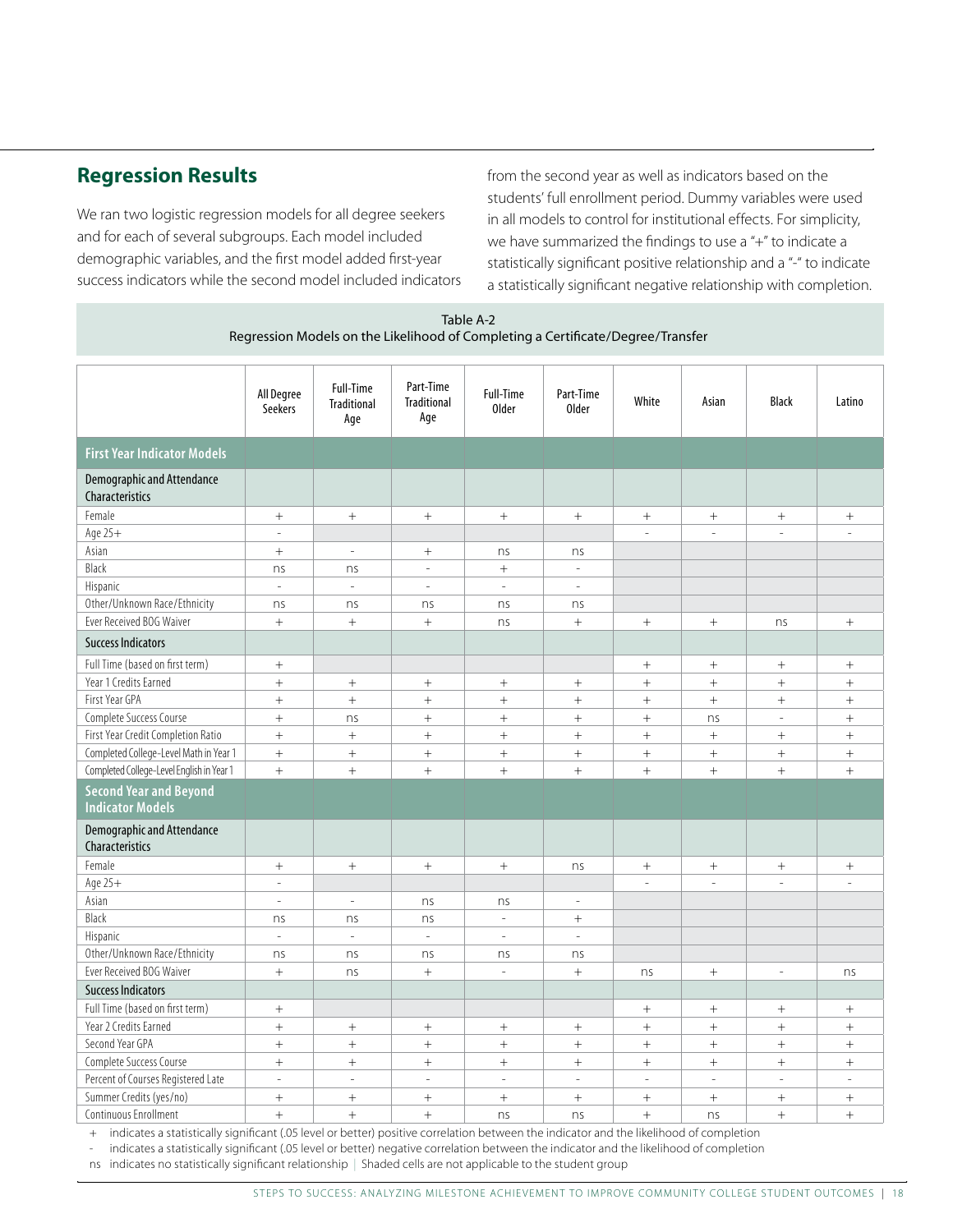### **Endnotes**

- When we refer to "degree completion" in this report, we include completion of postsecondary certificates as well as associate and bachelor's degrees.
- <sup>2</sup> For a review of the research literature on factors related to student success and graduation, see Moore, C. & Shulock, N. (2009). Student progress toward degree completion: Lessons from the research literature. Sacramento, CA: Institute for Higher Education Leadership & Policy.
- See, for example: Leinbach, D.T. & Jenkins, D. (2008). Using longitudinal data to increase community college student success: A quide to measuring milestone and momentum point attainment. New York: Community College Research Center; Achieving the Dream Cross-State Data Workgroup (2008). Test drive: Six states pilot better ways to measure and compare community college performance. Boston, MA: Jobs for the Future.
- U.S. Department of Education, Digest of Education Statistics 2008 (Table  $215$ ).
- Johnson, H. & Sengupta, R. (2009). Closing the gap: Meeting California's need for college graduates. San Francisco: Public Policy Institute of California; Reed, D. (2008). California's future workforce: Will there be enough college graduates? San Francisco: Public Policy Institute of California
- Horn, L. & Lew, S. (2007). California community college transfer rates: Who is counted makes a difference. Berkeley, CA: MPR Associates, Inc.
- We recognize that transferring to a university is not really "completion" given that the goal of transfer students is a bachelor's degree, and many students do not complete an associate degree before transferring (81% of transfers in the CCC cohort did not earn an associate's degree). However, transfer is commonly used as a completion measure for community colleges. We were not able to track student outcomes after transfer, but we recognize that the majority of students who transfer to universities do ultimately earn a **baccalaureate**
- For example, see Marcotte, D.E. (2006). The earnings effect of education at community colleges. Baltimore, MD: University of Maryland.
- Although this report combines all persons of Asian or Pacific Islander descent into one category, we recognize that there may be substantial differences across Asian sub-populations in measures related to college success that are masked by using one category. CCC collects data for 13 categories of Asian/Pacific populations but it is not feasible or practical to analyze all 13 categories separately, in part because the validity of findings would be compromised by small group sizes. Perhaps when more research has been conducted to help determine meaningful subgroupings among those 13 categories, it will be possible to refine the analysis of the Asian/Pacific Islander population.
- <sup>10</sup> Adelman, C. Proposed amendment for the Student-Right-to-Know and Campus Security Act of 1990 (P.L. 101-542) to produce a full and honest account of college completion rates. Obtained through personal communication on June 2, 2008.
- <sup>11</sup> Also, the CCC does not have a code to identify success courses, so we relied on a combination of Taxonomy of Programs (TOP) code and course title. We could have misclassified some courses, affecting the results. Better data are needed to accurately identify these courses.
- <sup>12</sup> We counted a student as completing summer credits if they earned any number of credits during any summer term over the tracking period.
- <sup>13</sup> Adelman, C. (2006). The toolbox revisited: Paths to degree completion from high school through college. Washington, DC: National Center for Education Statistics.
- <sup>14</sup> There are a number of other possible measures that could be used related to course completion, including the percent of courses dropped, the percent of courses failed, or the percent of courses that were "successfully" completed (i.e., completed with a grade of C or better). Also, different levels of credit completion could be selected as the cut-off point for a success indicator, other than the 80% we use here. We tried several other measures and several other threshold levels, and found similar relationships to the probability of completion.
- <sup>15</sup> This only approximates, and likely overestimates, the share of students who actually complete a full transfer curriculum. It does not account for whether they have completed specific course requirements across the various categories of general education, or whether they have completed the lower-division major prerequisites that would make them eligible for enrollment in a specific university program. It is not feasible to create a measure of the exact number of students who are actually eligible for transfer, given the wide variation in curriculum across the community colleges and the variation in requirements for transfer into specific majors across all the campuses of the UC and CSU.
- Completing an associate degree is generally considered a milestone on the path to transfer, representing completion of the first two years of a bachelor's degree (at least for "academic" associate degrees rather than those in vocational or technical fields). That is not the case in California because the requirements for an associate degree do not match the requirements for transfer, even in the more "academic" subjects. Associate degrees are considered terminal degrees in California, and while there is some overlap in coursework, the degrees are not intended as transfer preparation or designed to meet transfer requirements.
- <sup>17</sup> In fall 2002, which would have been year 3 of the studied cohort (the most common year for transfer), only 5.5% of transfers from CCC to UC, and 15.1% of transfers to CSU, were freshmen or sophomores (based on CPEC custom data reports, Enrollments - Fall Term Transfers to Public Institutions for 2002). The share of transfers at the lower-division level has declined since then, to 3.4% of transfers to UC and 5.8% of transfers to CSU in fall 2008.
- For more information, see Moore, C., Shulock, N., & Jensen, C. (2009). Crafting a student-centered transfer process in California: Lessons from other states. Sacramento, CA: Institute for Higher Education Leadership & Policy.
- <sup>19</sup> Wellman, J. (2002). State policy and community college baccalaureate transfer. Washington, DC: Institute for Higher Education Policy; McCormick, A. & Carroll, C.D. (1997). Transfer behavior among beginning postsecondary students: 1989-1994. Washington, DC: National Center .<br>for Education Statistics; Grubb, W.N. (1991). The decline of community college transfer rates. Journal of Higher Education 62(2), 194-222.
- Students who become "transfer prepared" (complete 60+ transferable units) or "transfer directed" (complete transfer-level English and math, regardless of total units completed) are currently included in the Student Progress and Achievement Rate (SPAR) in the system's annual accountability report, which also includes the completion of certificates and degrees and actual transfer to a university. Transfer outcomes are also reported separately, but completion of a transfer curriculum is not reported.
- Moore, C. & Shulock, N. (2007). Beyond the open door: Increasing student success in the California community colleges. Sacramento, CA: Institute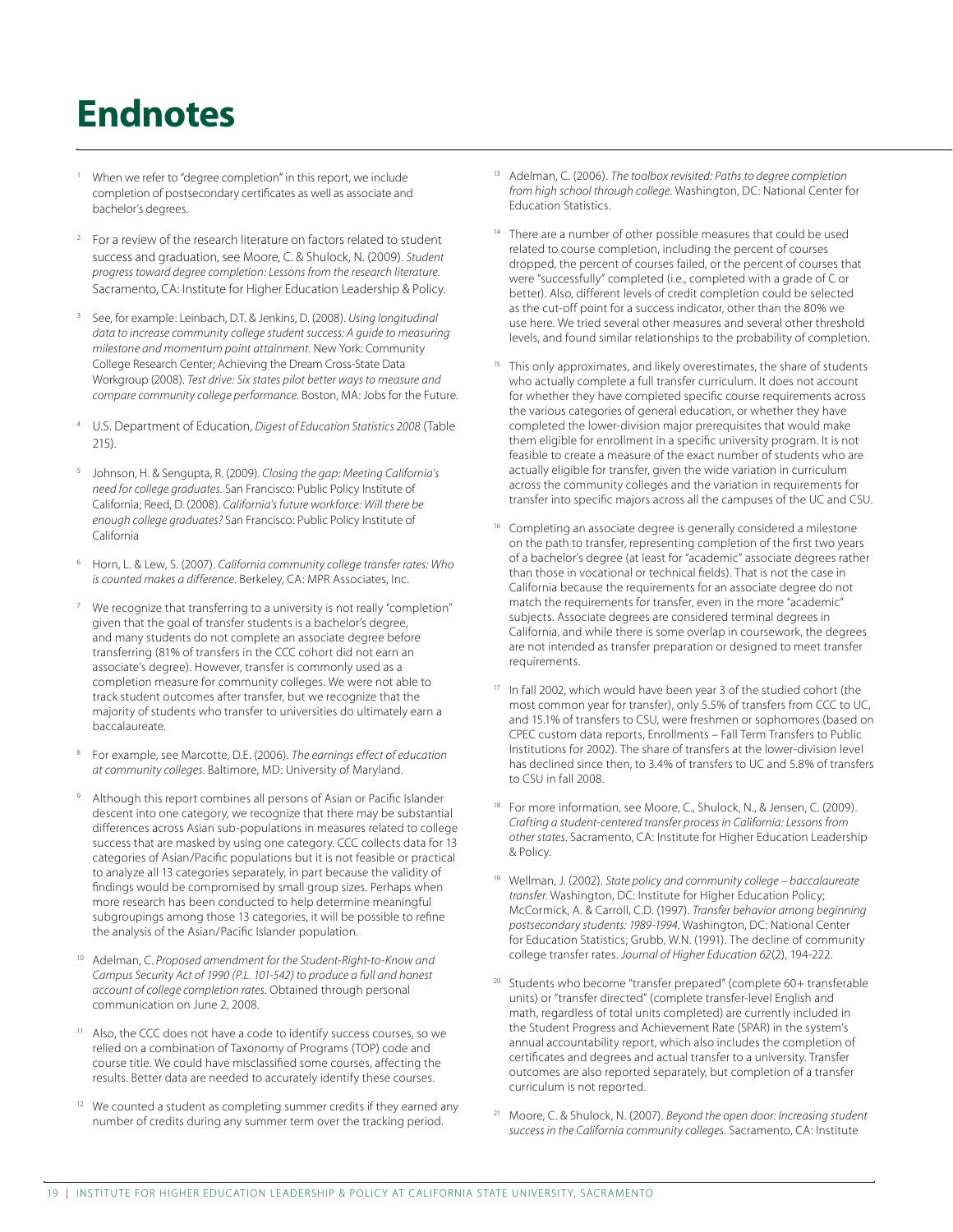for Higher Education Leadership & Policy; Center for Student Success (2007). *Basic skills as a foundation for student success in California community colleges*. Sacramento, CA: Research and Planning Group for California Community Colleges; Academic Senate for California Community Colleges (2004). *Issues in basic skills assessment and placement in the California community colleges*. Sacramento, CA: Author

<sup>22</sup> About one-third of students who enrolled in a basic skills course at some point did not do so in the first term.